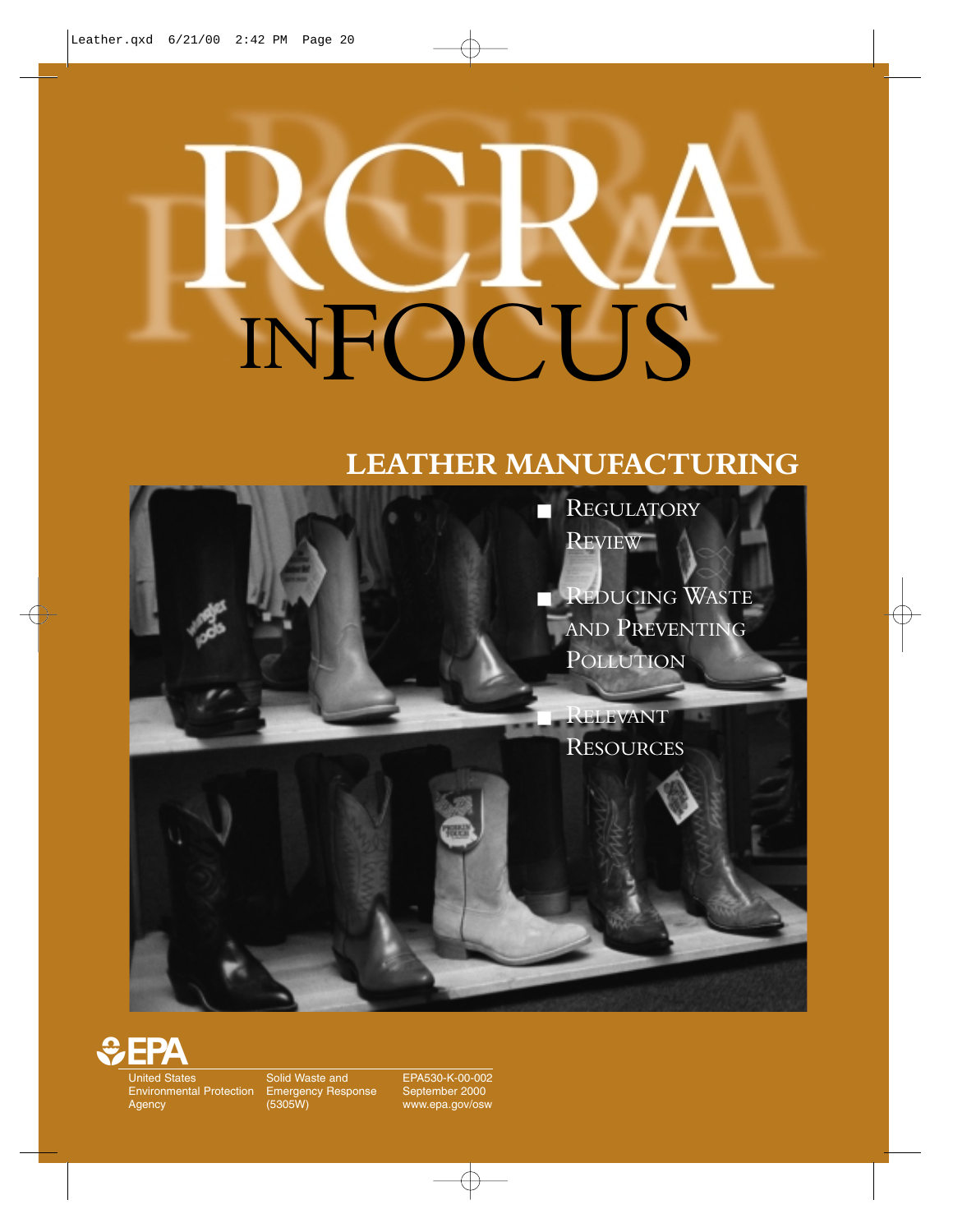### **FOR MORE INFORMATION CALL:**

### RCRA Hotline

U.S. Environmental Protection Agency 800 424-9346 or TDD 800 553-7672. In the Washington, DC, area: 703 412-9810 or TDD 703 412-3323.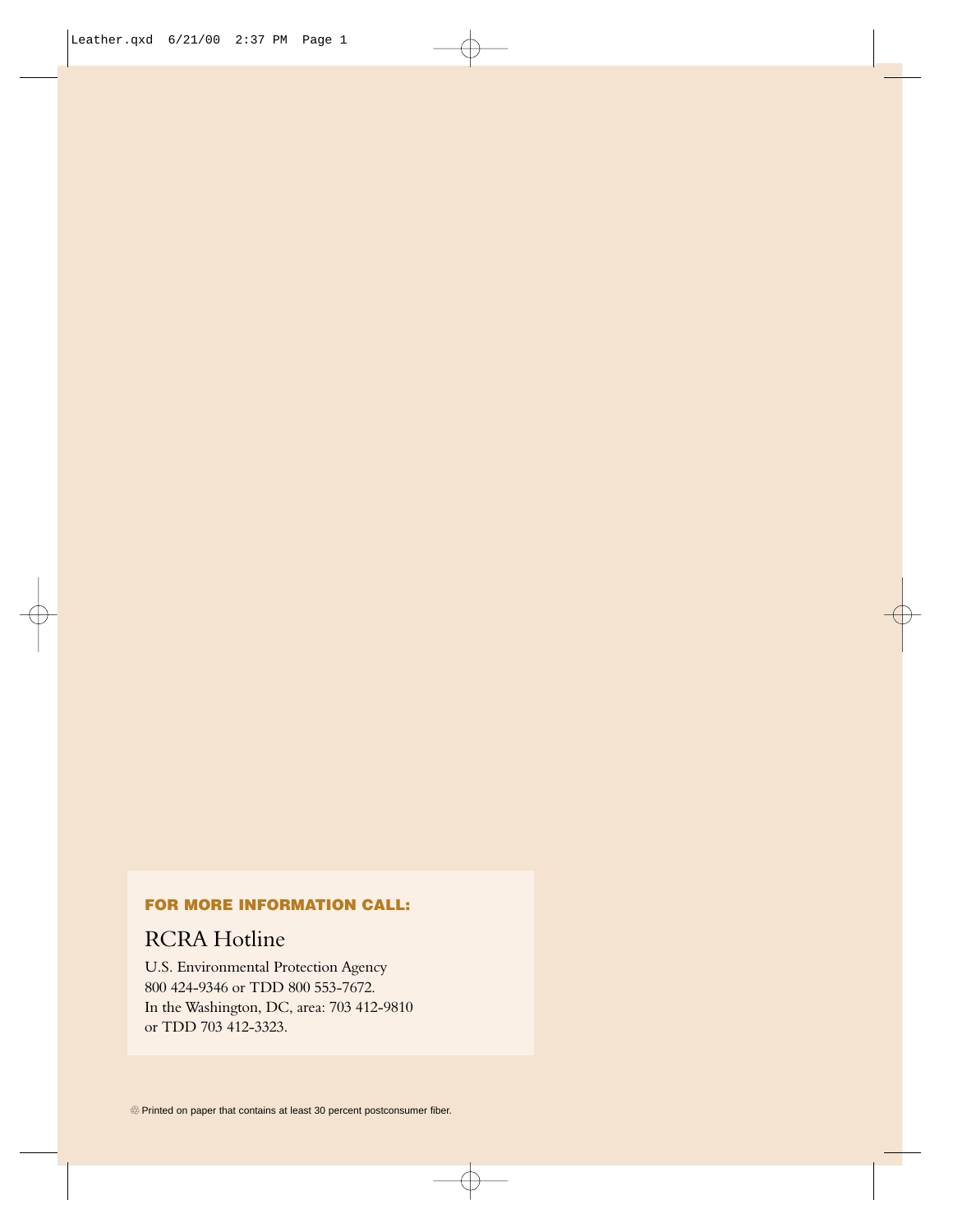### CONTENTS

| Foreword                                                                        | $\overline{2}$ |
|---------------------------------------------------------------------------------|----------------|
| <b>Frequently Asked Questions About RCRA</b>                                    | 3              |
| The Life Cycle of a Typical Leather Manufacturing Waste                         | 6              |
| Requirements for Regulated Leather Manufacturers                                | 8              |
| Reduce or Minimize the Hazardous Wastes You Generate                            | 10             |
| Other Environmental Laws Affecting the Leather<br><b>Manufacturing Industry</b> | 14             |
| <b>Contacts and Resources</b>                                                   | 16             |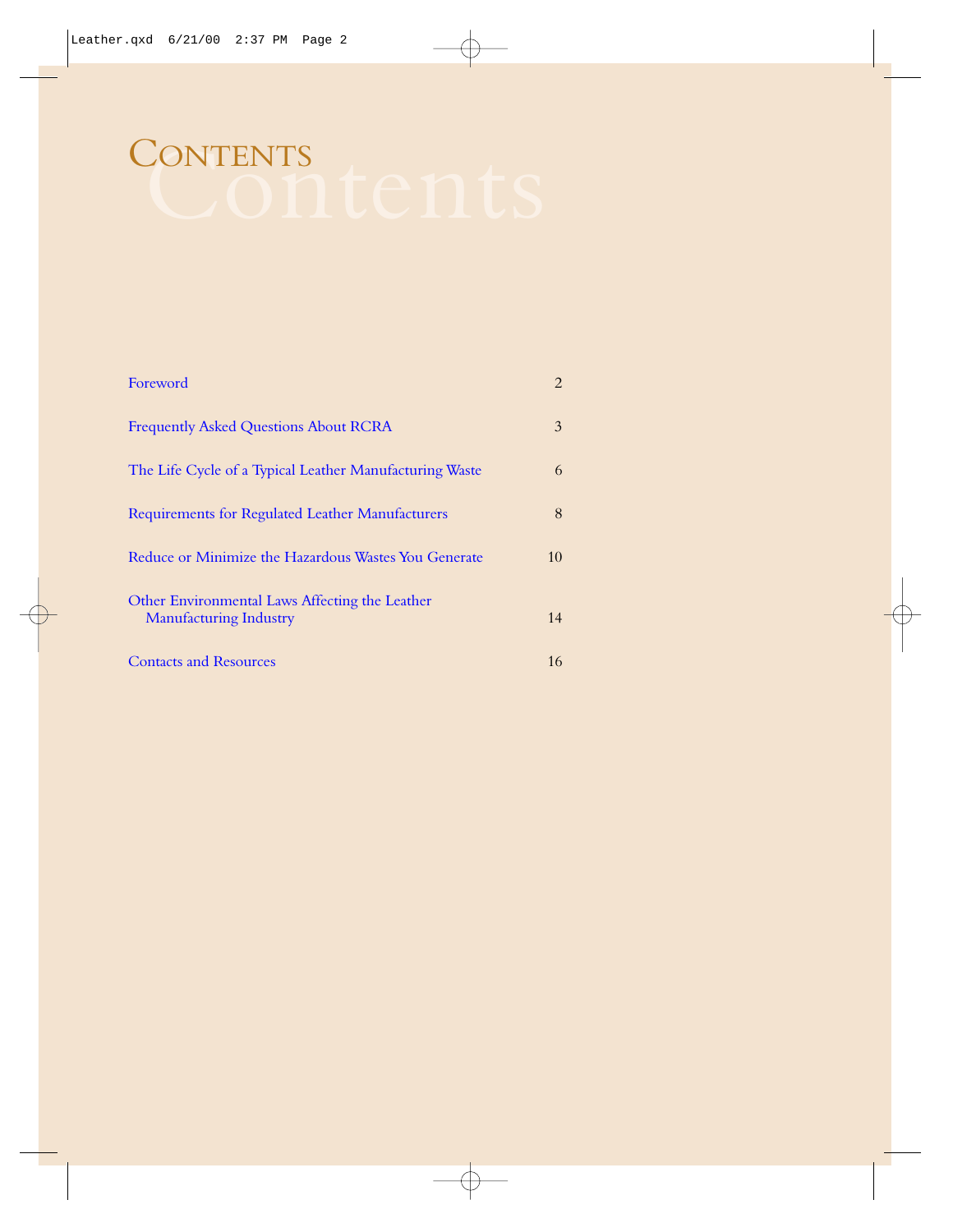### <span id="page-3-0"></span>FOREWORD

S<br>EPA) unde ome processes conducted in your leather manufacturing facility probably generate hazardous waste. That means you are regulated by the U.S. Environmental Protection Agency (EPA) under a federal law called the Resource Conservation and Recovery Act (RCRA). Under RCRA, you are required to follow certain procedures when generating, storing, transporting, treating, or disposing of hazardous waste. *RCRA in Focus* provides an overview of the federal regulations you are required to follow and the wastes that are likely to be hazardous in your business. It also provides recycling and pollution prevention options to help you decrease the amount of hazardous waste you generate.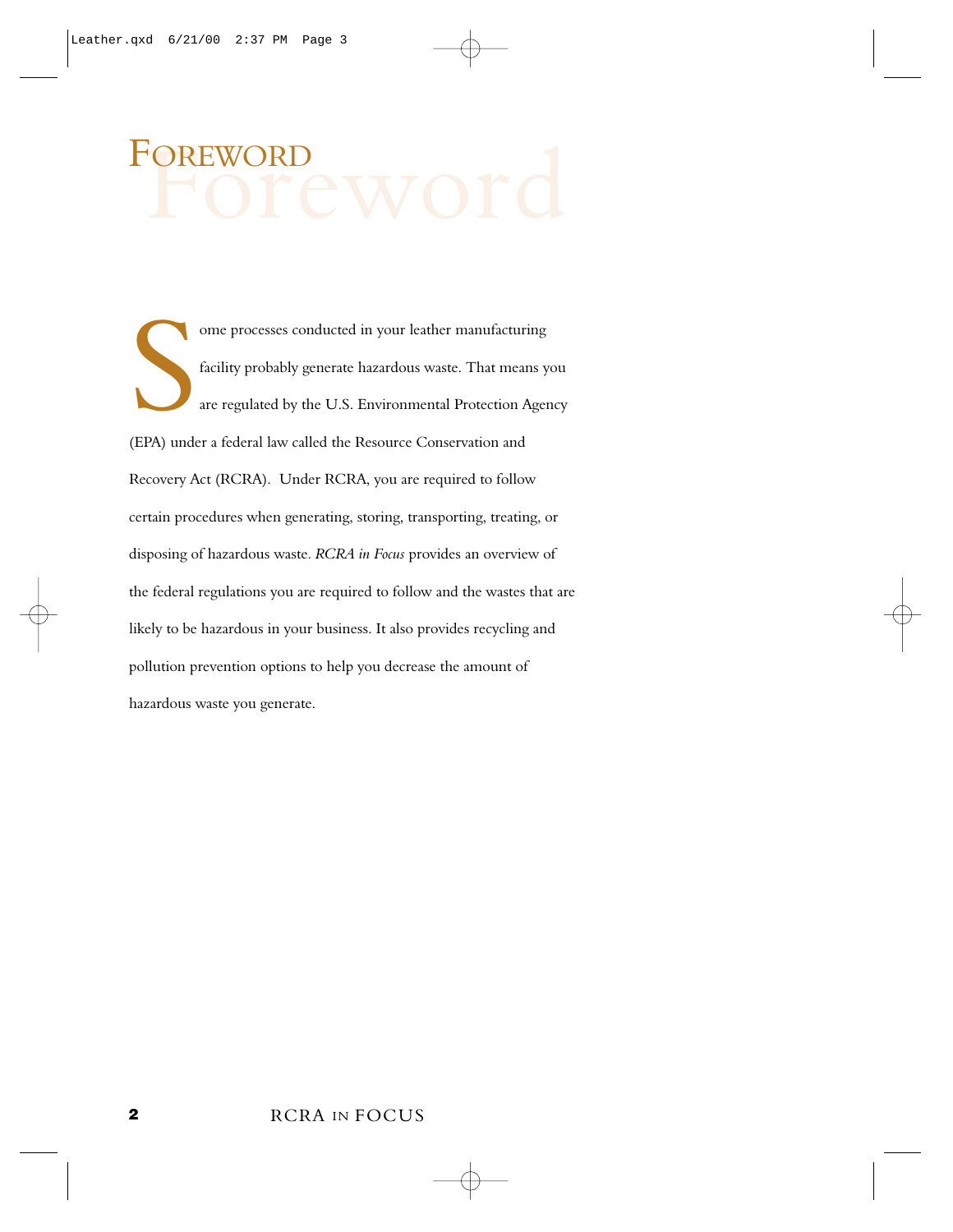### <span id="page-4-0"></span>FREQUENTLY ASKED QUESTIONS ABOUT RCRA

### What Is RCRA?

RCRA is a federal law that encourages environmentally sound methods for managing commercial and industrial waste as well as household and municipal waste. It regulates facilities that generate, transport, treat, store, or dispose of hazardous waste. The vast majority of leather manufacturing facilities are considered hazardous waste generators, rather than treatment, storage, and disposal facilities (TSDFs), which are subject to more rigorous regulations.

The term "RCRA" is often used interchangeably to refer to the law, the regulations, and EPA policy and guidance. The *law* describes the waste management program mandated by Congress that gave EPA authority to develop the RCRA program. EPA *regulations* carry out the Congressional intent by providing explicit, legally enforceable requirements for waste management. EPA *guidance documents* and *policy directives* clarify issues related to the implementation of the regulations.

All of the RCRA hazardous waste regulations can be found in the *Code of Federal Regulations* (CFR), Title 40, Parts 260 to 279. The CFR can be purchased through the U.S. Government Printing Office (GPO).

### Who Is Regulated?

Any leather manufacturing facility that generates hazardous waste is potentially subject to RCRA. You must conduct tests required by the regulations or use your knowledge of and familiarity with the waste you generate to determine whether it is hazardous waste (as opposed to other types of waste). You might be subject to substantial civil and criminal penalties if you fail to properly or completely identify hazardous waste generated by your business.

### What Is Hazardous Waste?

To be considered hazardous waste, a material first must be classified as a solid waste. EPA defines solid waste as garbage, refuse, sludge, or other discarded material (including solids, semisolids, liquids, and contained gaseous materials). If your waste is considered solid waste, you must then determine if it is hazardous waste. Wastes are defined as hazardous by EPA if they are specifically named on one of four lists of hazardous wastes (listed wastes) or if they exhibit one of four characteristics (characteristic wastes). Each type of RCRA hazardous waste is given a unique hazardous waste code using the letters D, F, K, P, or U and three digits (e.g., D001, F005, P039). See pages 8 to 11 for additional information on leather manufacturing waste codes.

*Listed Wastes.* Wastes are listed as hazardous because they are known to be harmful to human health and the environment when not managed properly, regardless of their concentrations. The lists include the following three types of waste:

- **Non-Specific Source Wastes.** These are material-specific wastes, such as solvents, generated by several different industries. Waste codes range from F001 to F039. Examples include toluene, xylene or methyl ethyl ketones.
- **Specific Source Wastes.** These are wastes from specifically identified industries. Waste codes range from K001 to K161. Leather manufacturing facilities typically do not generate specific source wastes
- **Discarded Commercial Chemical Products.** These are off-specification products, container residuals, spill residue runoff, or active ingredients that have spilled or are unused and that have been, or are intended to be, discarded. Waste codes for acutely hazardous chemicals range from P001 to P205 and U001 to U411. An example is U220, unused toluene.

### **STATE REQUIREMENTS**

**Y**ou may be regu-lated both by your state hazardous waste agency and EPA. RCRA allows states to receive legal permission, known as authorization, to implement the RCRA hazardous waste program. You must always contact your state authority to determine which state requirements apply to your business.

To operate a hazardous waste program, a state's regulations must be consistent with, and at least as stringent as, the federal program. Some states adopt more stringent requirements for facilities handling hazardous waste, which are considered part of the authorized program.

### **MORE QUESTIONS?**

**A** all the RCRA Hotline at 800 424-9346 or TDD 800 553-7672 for additional information about RCRA rules and regulations. In the Washington, DC, area, call 703 412- 9810 or TDD 703 412- 3323.

### LEATHER MANUFACTURING **3**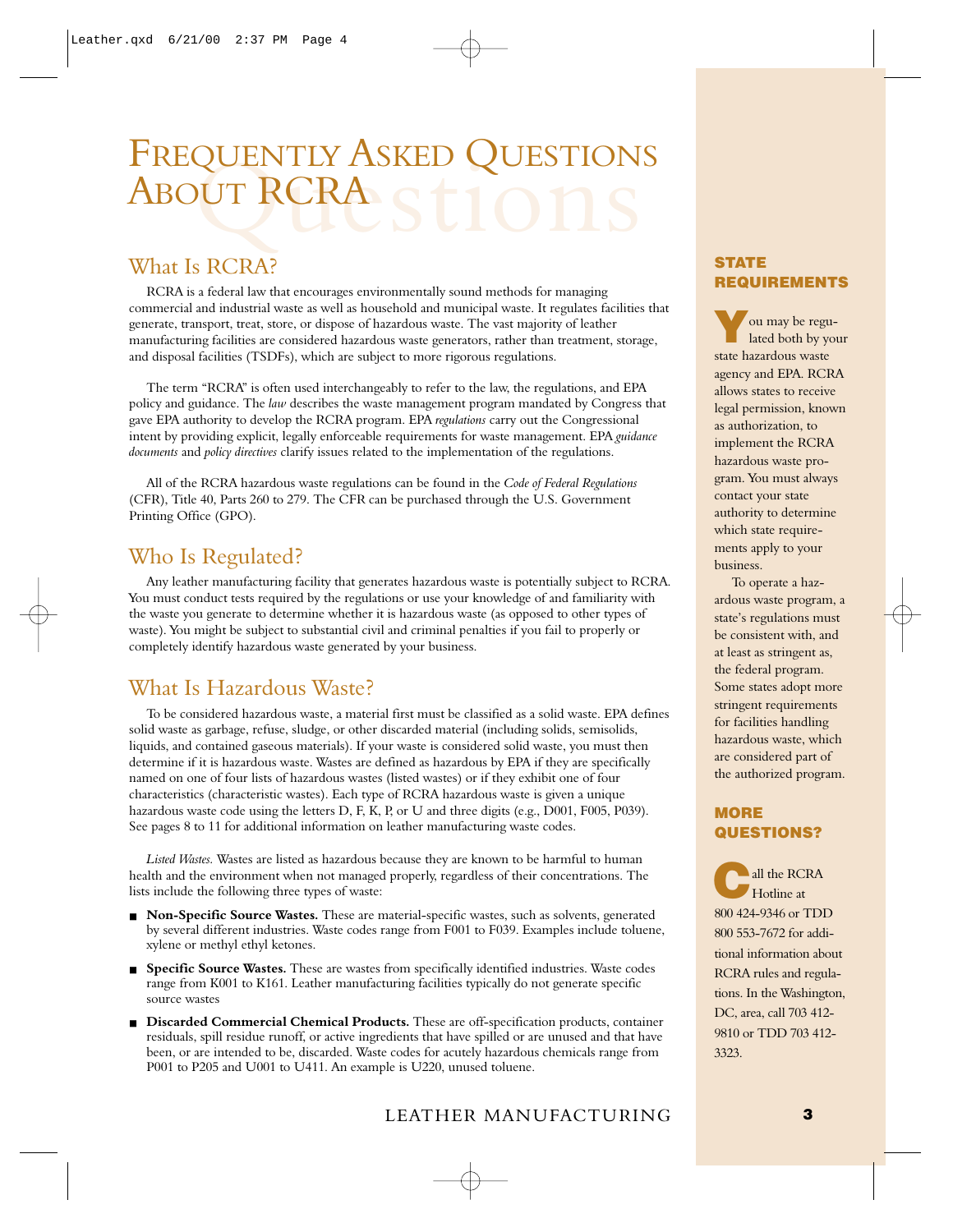### *Characteristic Wastes.* Even if your waste does not appear on one of the hazardous waste lists, it still

### **AM I REGULATED BY RCRA OR SUPERFUND?**

**R**CRA regulates the treatment, storage, and disposal of hazardous waste being generated now and in the future. Superfund was created to pay for the identification, inspection, investigation, ranking, and cleanup of abandoned or uncontrolled hazardous waste sites that people responsible for contamination are unable or unwilling to clean up. Call the RCRA Hotline for more information.

might be regulated as hazardous waste if it exhibits one or more of the following characteristics:

- **Example 1** Ignitability. Ignitable wastes create fires under certain conditions or are spontaneously combustible, and have a flash point less than 60  $^{\circ}$ C (140  $^{\circ}$ F). An example is spent solvents from retanning and dyeing operations. The waste code for these materials is D001.
- **Corrosivity**. Corrosive wastes are acids or bases that are capable of corroding metal containers, such as storage tanks, drums, and barrels. Tanning waste is a good example. The waste code for these materials is D002.
- **Reactivity**. Reactive wastes are unstable under "normal" conditions. They can cause explosions, toxic fumes, gases, or vapors when mixed with water. Examples include lithium-sulfur batteries and explosives. The waste code for these materials is D003.
- **Toxicity**. Toxic wastes are harmful or fatal when ingested or absorbed. When toxic wastes are disposed of on land, contaminated liquid might drain (leach) from the waste and pollute ground water. Toxicity is defined through a laboratory procedure called the Toxicity Characteristic Leaching Procedure (TCLP). Certain chemical wastes and heavy metals generated from dyeing leathers are examples of potential toxic wastes. The waste codes for these materials range from D004 to D039.

### How Are Generators Regulated?

If your leather manufacturing business generates hazardous waste, you must manage it according to regulations for your specific generator type. Hazardous waste generators are divided into three categories, according to how much they generate in a calendar month:

- **Large Quantity Generators (LQGs)**. LQGs generate greater than or equal to 1,000 kg (approximately 2,200 lb) of hazardous waste per month or greater than 1 kg (approximately 2.2 lb) of acutely hazardous waste per month.
- **Small Quantity Generators (SQGs).** SQGs generate greater than 100 kg (approximately 220 lb) but less than 1,000 kg (approximately 2,200 lb) of hazardous waste per month.
- **Conditionally Exempt Small Quantity Generators (CESQGs)**. CESQGs generate less than or equal to 100 kg (aproximately 220 lb) of hazardous waste per month and less than or equal to 1 kg (approximately 2.2 Lb) of acutely hazardous waste per month.

Some states do not recognize the CESQG class. Contact your state environmental agency to find out if the CESQG status is recognized. **To find your appropriate state contact, call the RCRA Hotline at 800 424-9346.**

Under the federal RCRA requirements, your generator status might change from one month to the next as the quantity of waste you generate changes. State requirements vary widely. You must comply with whichever standard is applicable for a given month. In many cases, small businesses that fall into different generator categories at different times choose to always satisfy the more stringent requirements (usually state requirements) to simplify compliance. Generators must "count" the amount of waste generated, which involves adding up the total weight of all quantities of characteristic and listed waste generated at a particular facility. Certain wastes, such as those that are reclaimed or recycled continuously on site, are not counted under the federal regulations.

### RCRA IN FOCUS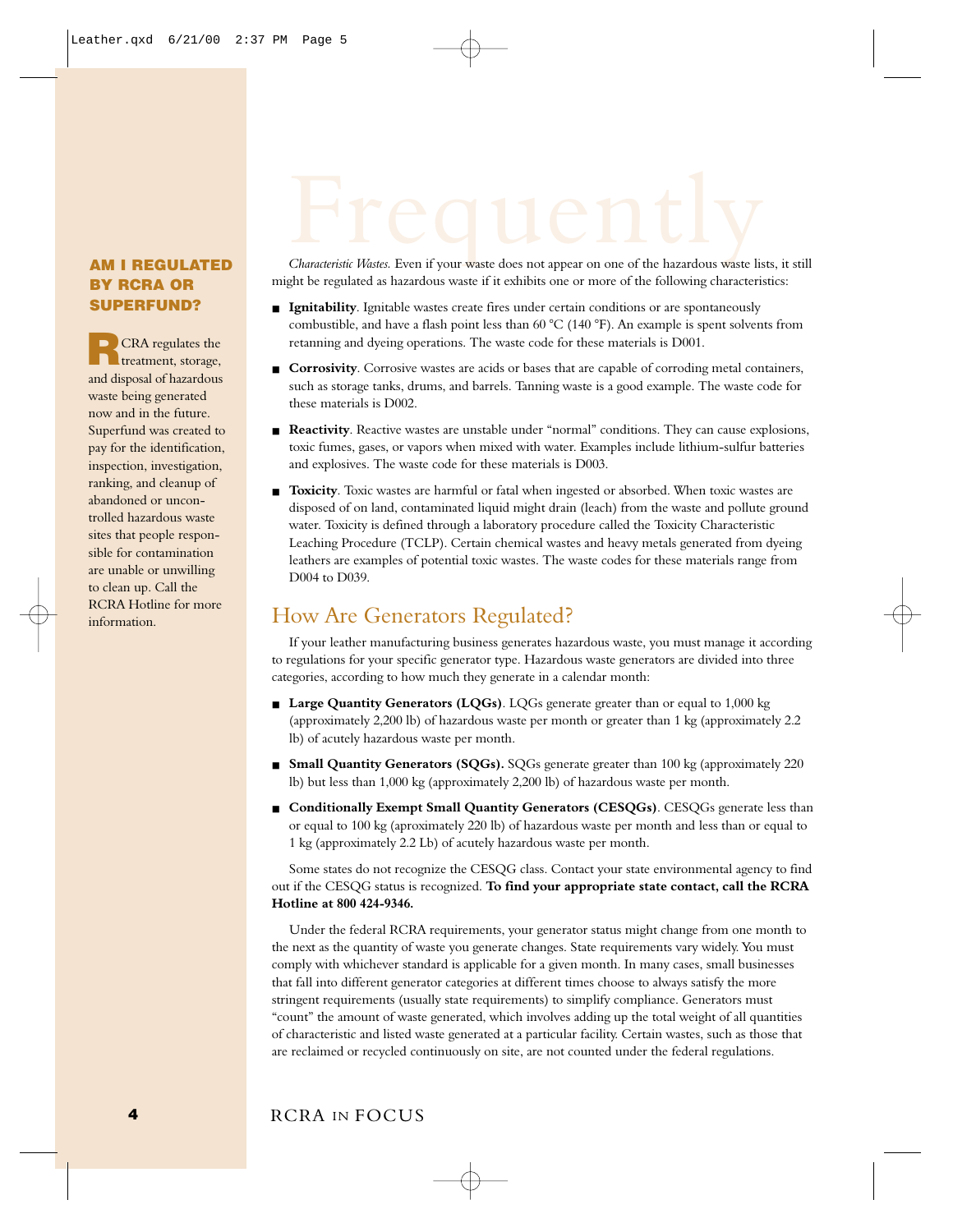## Do Exclusions Exist?<br>The RCRA regulations contain many exclusions for wastes and waste management pra<br>are not considered to be hazardous. Several exclusions and exemptions pertain specifically<br>leather manufacturing industr

The RCRA regulations contain many exclusions for wastes and waste management practices that are not considered to be hazardous. Several exclusions and exemptions pertain specifically to the leather manufacturing industry. Some states, however, do not recognize the federal exclusions.

| <b>Exclusions and Exemptions</b>                          | <b>Description</b>                                                                                                                                                                                                                                                            |
|-----------------------------------------------------------|-------------------------------------------------------------------------------------------------------------------------------------------------------------------------------------------------------------------------------------------------------------------------------|
| <b>Domestic Sewage Exclusion</b>                          | Mixtures of domestic sewage and other wastes that pass<br>through a sewer system to a publicly owned treatment works<br>(POTW) for treatment are excluded from the definition of<br>solid waste. Generators are encouraged to contact their local<br>POTW for prior approval. |
| <b>Wastewater Treatment Unit</b><br><b>Exemption</b>      | Any tank system used to store or treat wastewater that is part<br>of an onsite wastewater treatment facility with a National<br>Pollutant Discharge Elimination System (NPDES) permit or<br>that discharges to a POTW is exempt from the RCRA regu-<br>lations.               |
| Trivalent-Chromium<br>Exclusion                           | Many wastes from leather tanning and finishing operations<br>containing trivalent-chromium wastes are excluded from the<br>definition of hazardous waste. These excluded wastes are<br>listed in 40 CFR 261.4 (b)(6).                                                         |
| <b>Elementary Neutralization</b><br><b>Unit Exemption</b> | Tanks used for neutralizing waste that is hazardous solely<br>because of its corrosive characteristic are excluded from the<br>permitting requirements. Waste treated in these units is not<br>considered hazardous while in the units.                                       |
| De Minimis Exclusion                                      | Small quantities of some solvents and other chemicals are<br>exempt from the regulations when they are mixed with<br>wastewater in a wastewater treatment system discharging<br>according to the Clean Water Act.                                                             |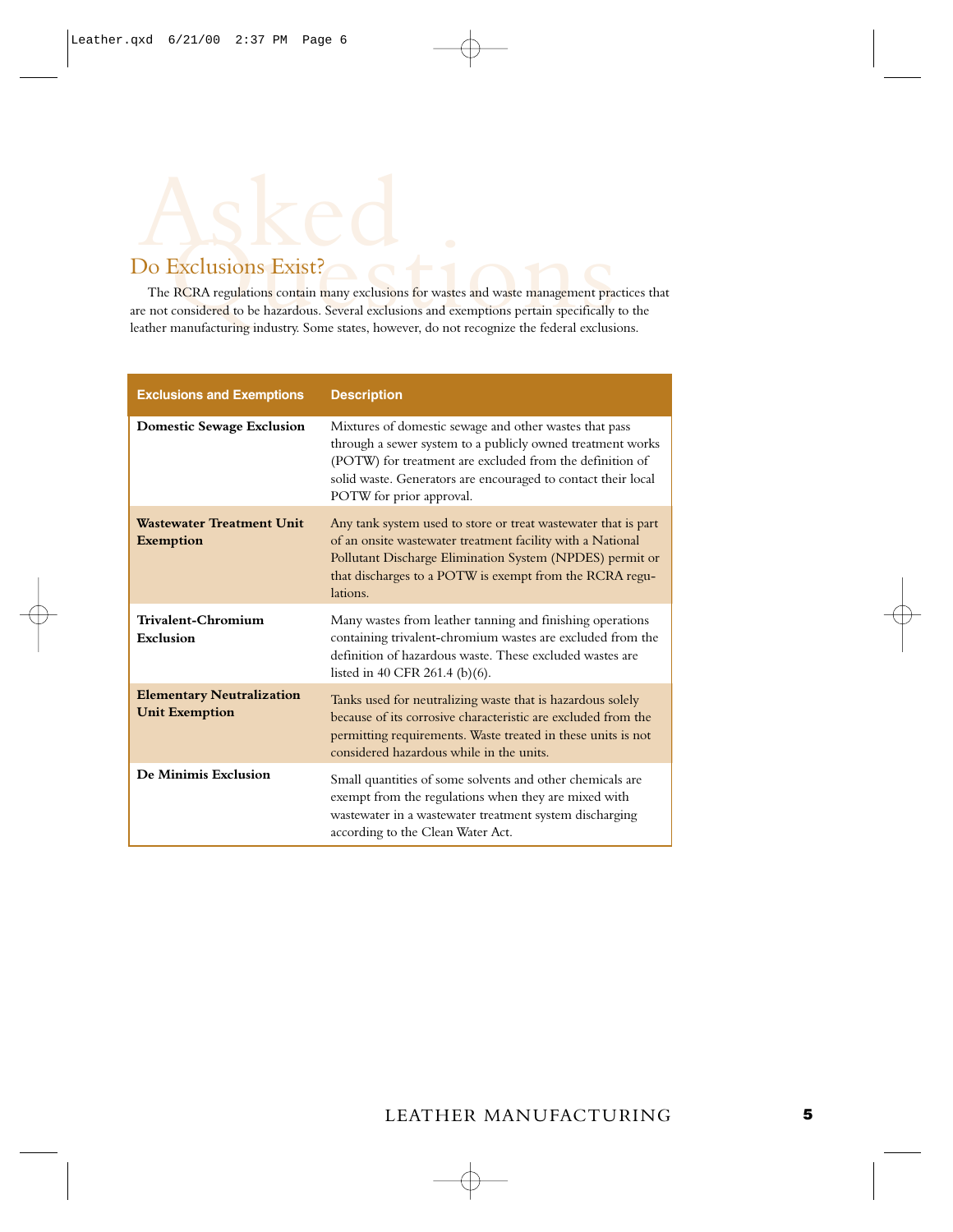### <span id="page-7-0"></span>THE LIFE CYCLE OF A TYPICAL LEATHER MANUFACTURING **WASTE**

**V**ou've just completed some leather finishing and are left with solvent wastes that must be managed according to RCRA. This example details one typical leather manufacturing waste life cycle and illustrates a are left with solvent wastes that must be managed according to RCRA. This example details one typicommon scenario of activities you would conduct as an environmental manager. This example shows an LQG leather mill generating hazardous waste spent solvents and sending them offsite for treatment. Other waste life cycles could be different depending on the waste, the type of waste management units used, and the facility generator status.

### **REPORT**

**PREPARE BIENNIAL**<br> **REPORT**<br>
You must submit a biennial<br>
report of waste generation<br>
and management activities,<br>
as well as waste minimization activities, by March 1 of You must submit a biennial report of waste generation and management activities, as well as waste minimization activities, by March 1 of every even-numbered year.

### **SEND WASTE OFF SITE FOR TREATMENT, STORAGE, OR DISPOSAL**

**SEND WASTE OFF**<br> **SITE FOR**<br> **SITE FOR**<br> **SITE FOR**<br> **SITE FOR**<br> **SITE FOR**<br> **SISPOSAL**<br> **USING AGE, OR**<br> **REPARE**<br>
and the waste transporter,<br>
send the waste transportant of SITE CATION<br>
accompanied by the appropriate ma Using a registered hazardous waste transporter, send the waste to a RCRA hazardous waste TSDF accompanied by the appropriate manifest. You can choose from any permitted or interim status TSDF. Options for solvents include a hazardous waste incinerator that will landfill the incinerator ash, a hazardous waste fuel blender that will blend the solvents with other wastes and then burn them for energy recovery in a boiler or industrial furnace, or a facility that will recycle the solvents.

### **IDENTIFY WASTE** First identify whether your

leather manufacturing waste is hazardous by running tests or using knowledge of the waste. Based on these analyses, determine if the appropriate RCRA hazardous waste codes for the spent solvents generated by your leather manufacturing process are D001 or F001 through F005.

### **COUNT WASTE**

**COUNT WASTE**<br>
Next, determine how much<br>
spent solvents you have pro-<br>
dentify whether your<br>
You do not need to count<br>
r manufacturing waste<br>
xastes discharged in compli-<br>
and wastes discharged in compli-<br>
and wastes disch Next, determine how much spent solvents you have produced in a calendar month. You do not need to count wastes discharged in compliance with the Clean Water Act directly to a public sewer leading to a POTW or waste recycled only in an onsite process subject to regulation, without first being stored or accumulated.

### **PREPARE APPROPRIATE NOTIFICATION AND CERTIFICATION**

Ensure that all hazardous waste sent off site for treatment, storage, and disposal is accompanied by appropriate notifications and certifications (initial shipments only).

### **PREPARE HAZARDOUS WASTE MANIFEST**

Send a manifest along with all hazardous waste sent off site to a TSDF. Be sure to receive a completed copy of the manifest from the TSDF and keep a copy on site for 3 years. The manifest contains a certification stating that you have a program in place to reduce the volume and toxicity of waste generated to the degree economically practicable, and that you have selected a treatment, storage, and disposal method currently available that minimizes current and future threats from the waste.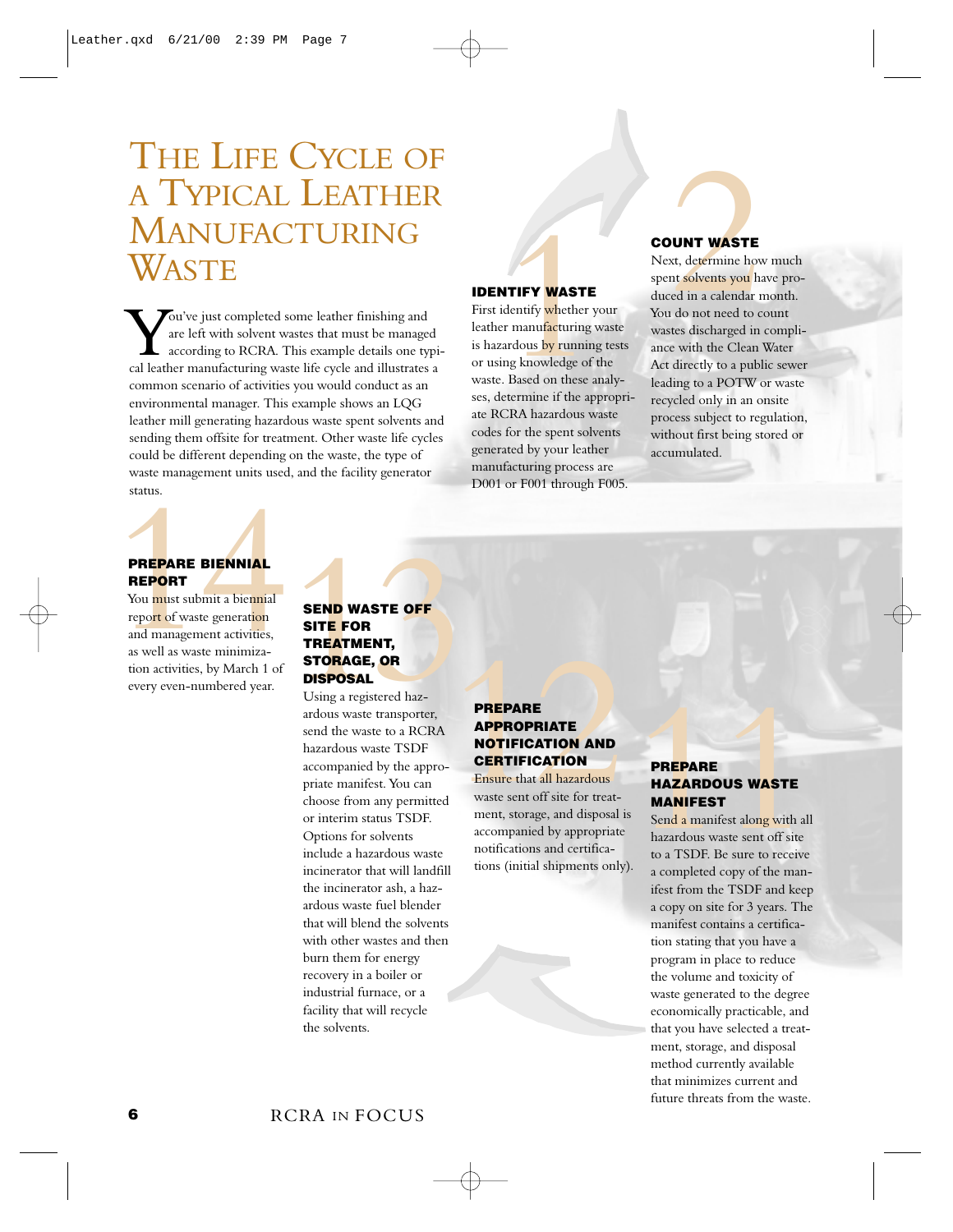### **DETERMINE GENERATOR STATUS**

**ERMINE**<br> **NERATOR STATUS**<br> **OBTAIN EPA**<br> **EPA**<br> **EPA**<br> **EPA**<br> **EPA**<br> **EPA**<br> **EPA**<br> **EPA**<br> **EPA**<br> **EPA**<br> **EPA**<br> **EPA**<br> **EPAIDON**<br> **EPA**<br> **EPA**<br> **OBTAIN EPA**<br> **OBTAIN EPA**<br> **OBTAIN EPA**<br> **ODENTIFICATION**<br> **ODENTIFICATION**<br> Add together all hazardous wastes to determine your generator status. In this case, you have produced more than 1,000 kg (2,200 lb) in the past month, which means you are a LQG in this calendar month. If the amount of waste you generate fluctuates from month to month, you may wish to satisfy the more stringent requirements each month to simplify compliance.

### **IDENTIFICATION NUMBER**

To identify your business as a hazardous waste generator, obtain an EPA identification number by submitting Form 8700-12 (Notification of Regulated Waste Activity), which is obtained from your state hazardous waste agency. Remember, your state requirements might be different.

### **PLACE WASTE IN ACCUMULATION UNIT**

**EXECUALITY CONSUMING THE INCREMENT LOG**<br>
SCUMULATION<br>
Then the waste is generated,<br> **EMERGENCY**<br> **EMERGENCY**<br>
TROCEDURES<br>
UMILATION<br>
TROCEDURES<br>
ENCEDURES<br>
REQUIREMENTS<br>
As or container) that mets<br>
cleasign and management When the waste is generated, place it in an appropriate accumulation unit (e.g., a tank or container) that meets the design and management requirements for that type of unit. Mark accumulation containers with the date the waste was placed in the unit; mark accumulation tanks and containers with the words "Hazardous Waste." Do not accumulate wastes onsite for more than 90 days.

### **IMPLEMENT LQG EMERGENCY PROCEDURES REQUIREMENTS**

Check to be sure that emergency preparedness and prevention requirements are met. These include identifying an emergency response coordinator and notifying local emergency response authorities.

### **FOLLOW U.S. DEPARTMENT OF TRANSPORTATION (DOT) PACKAGING STANDARDS**

Before shipping waste off site for treatment, storage, or disposal, package, label, and mark waste containers in accordance with all applicable DOT requirements. For more information, call the DOT Hotline at 800 467- 4922.

### **CONTRACT WITH HAZARDOUS WASTE TRANSPORTER**

To send waste off site to a TSDF, contract with a registered hazardous waste transporter. To locate a reliable transporter, contact a colleague to obtain a reference.

### **IMPLEMENT PERSONNEL TRAINING**

**EXERCUSE TRANSPORT MELEMENT DESCRIPTION AND ENSURE CONTINGENCY PLAN ENGINE DESCRIPTION DESCRIPTION TRAINING Pain is prepared in accordance with standards, to minimize <b>CONTRACT WITH**<br> **EXERCULTER MELEMENT PERSONNEL** plan Train facility personnel in accordance with standards within 6 months of the applicability of the hazardous waste regulations. Training teaches personnel about hazardous waste management procedures and emergency response. You must undertake an annual review of initial training and keep records of personnel training until facility closure.

### **PREPARE CONTINGENCY PLAN**

Ensure that a contingency plan is prepared in accordance with standards, to minimize hazards from fire, explosions, and unplanned releases. Keep a copy of the contingency plan on site.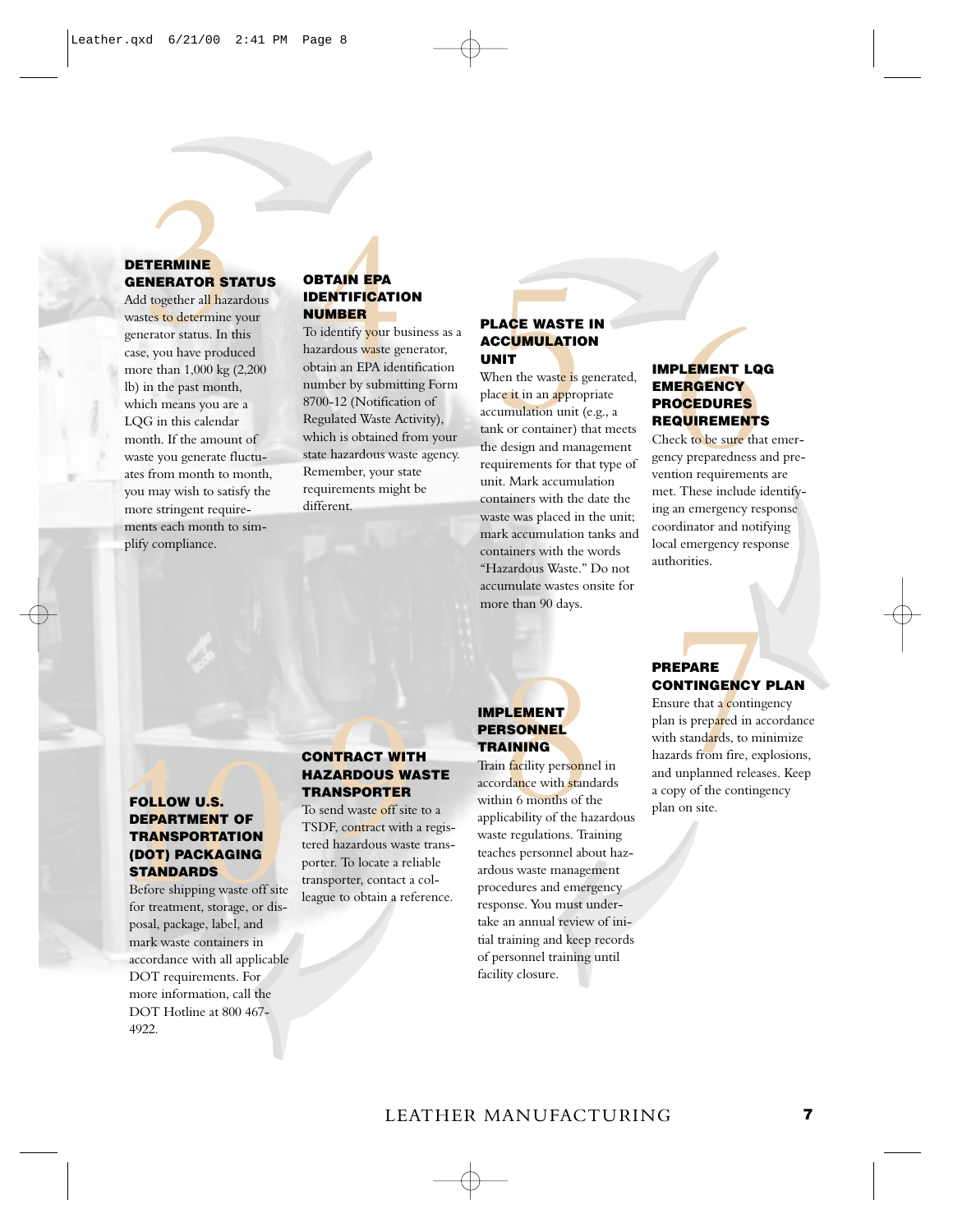### <span id="page-9-0"></span>REQUIREMENTS FOR REGULATED LEATHER MANUFACTURERS

The following table presents an overview of the federal RCRA regulatory requirements for leather manufacturers that are either LQGs, SQGs, or CESQGs. As noted, your state might have different or more stringent requirements.

| <b>RCRA REGULATORY REQUIREMENTS</b>                                            |   |   |                         |                                                                                                                                                                                                                                                                                                                                                                                                                                                                                                                                                                                                                                                                                                                                                                                                                                                                                                                                                                                                                              |
|--------------------------------------------------------------------------------|---|---|-------------------------|------------------------------------------------------------------------------------------------------------------------------------------------------------------------------------------------------------------------------------------------------------------------------------------------------------------------------------------------------------------------------------------------------------------------------------------------------------------------------------------------------------------------------------------------------------------------------------------------------------------------------------------------------------------------------------------------------------------------------------------------------------------------------------------------------------------------------------------------------------------------------------------------------------------------------------------------------------------------------------------------------------------------------|
| <b>REGULATORY</b><br><b>REQUIREMENT</b>                                        |   |   | <b>LQGS SQGS CESQGS</b> | <b>IMPLEMENTATION EXPLANATION</b>                                                                                                                                                                                                                                                                                                                                                                                                                                                                                                                                                                                                                                                                                                                                                                                                                                                                                                                                                                                            |
| <b>EPA Identification</b><br><b>Number</b>                                     | J | ✔ |                         | • Obtain an EPA identification number for each facility within your company. EPA and states use this 12-character identification number<br>to track hazardous waste activities.<br>• Obtain an EPA identification number by submitting Form 8700-12 (Notification of Regulated Waste Activity), which is provided by your<br>state hazardous waste agency. This is a one-time notification. Contact your state regarding the need for renotification if circum-<br>stances at your facility change.                                                                                                                                                                                                                                                                                                                                                                                                                                                                                                                          |
| <b>Hazardous Waste</b><br><b>Identification</b>                                | ✓ | ✔ | ✔                       | • Identify whether you generate hazardous waste to determine if you are subject to the RCRA hazardous waste regulations. Test pro-<br>cedures are described in "Test Methods for the Evaluation of Solid Waste, Physical/Chemical Methods, SW-846" or tests can be per-<br>formed by a local laboratory.                                                                                                                                                                                                                                                                                                                                                                                                                                                                                                                                                                                                                                                                                                                     |
| <b>Used Oil Standards</b>                                                      | ✓ | ✓ | ✔                       | • If you generate used oil, you are subject to a separate set of management standards from the hazardous waste management stan-<br>dards, if the used oil will be recycled. If the used oil is to be treated and disposed of, perform the hazardous waste identification step<br>listed above.                                                                                                                                                                                                                                                                                                                                                                                                                                                                                                                                                                                                                                                                                                                               |
| <b>Waste Counting</b>                                                          | ✓ | ✓ | ✓                       | • Determine how much hazardous waste you generate to determine your generator status.                                                                                                                                                                                                                                                                                                                                                                                                                                                                                                                                                                                                                                                                                                                                                                                                                                                                                                                                        |
| <b>Accumulation Area</b>                                                       | ✔ | ✔ |                         | • You can accumulate waste in a "satellite accumulation area" with minimal regulatory burden. This area must be at or near the point of<br>generation and under the control of the operator of the process generating the waste.<br>There is no time limit on accumulation in the satellite accumulation area for waste under 55 gallons.<br>• There is a 55-gallon accumulation limit in the satellite accumulation area. Excess waste beyond the 55-gallon limit must be moved<br>from the satellite accumulation area within 3 days.<br>You must accumulate the waste in containers.<br>$\bullet$<br>• Waste containers must be marked with the words "Hazardous Waste" or other words that identify their contents.<br>• This waste is exempt from other accumulation provisions while in the satellite accumulation area.                                                                                                                                                                                               |
| <b>Other Accumulation</b><br><b>Areas (Time and</b><br><b>Quantity Limits)</b> | ✓ | ✓ | ✓                       | • If waste accumulation does not meet the requirements for satellite accumulation, it is subject to more stringent requirements. LQGs<br>can accumulate waste on site for up to 90 days without a permit. SQGs can accumulate waste for 180 days, or 270 days if the SQG<br>must transport the waste more than 200 miles to a destination facility.<br>• Begin counting accumulation time when waste is first placed in the accumulation unit.<br>• Waste must be put in an exempt unit, recycled, or sent off site within the proper time period stated above.<br>• If an LQG accumulates wastes beyond the allotted time period, the facility is fully subject to the requirements of a hazardous waste<br>storage facility unless granted an exemption. SQGs cannot accumulate more than 6,000 kg of hazardous waste at any time.<br>• CESQGs cannot accumulate more than 1,000 kg of hazardous waste, more than 1 kg of acutely hazardous waste, or 100 kg of spill<br>residue from acutely hazardous waste at any time. |
| <b>Storage Unit</b><br>Requirements                                            | ✔ | ✔ |                         | • Accumulate waste only in units that are in good condition, remain closed except when adding or removing waste, are inspected at<br>least weekly, are compatible with the types of waste, and meet special standards for ignitable waste and incompatible waste.<br>• LQGs can use accumulation tanks and containers that have been assessed for integrity, have a secondary containment system, and<br>are inspected each operating day. SQGs can use certain accumulation tanks as well.<br>• LQGs can use containment buildings as well.<br>• For all units, the date that the accumulation period begins must be clearly marked and visible on each container. All containers and<br>tanks must be clearly marked or labeled with the words "Hazardous Waste" and accumulation units must be shut down and closed<br>permanently in accordance with standards at the end of the unit life.<br>LQGs and SQGs can treat their waste without a RCRA storage permit in accumulation units that meet standards.              |
| <b>Air Emissions</b>                                                           | ✓ |   |                         | • LQGs must comply with organic air emissions requirements.                                                                                                                                                                                                                                                                                                                                                                                                                                                                                                                                                                                                                                                                                                                                                                                                                                                                                                                                                                  |
| <b>Preparedness and</b><br><b>Prevention</b>                                   | ✔ |   |                         | • LQGs and SQGs must comply with preparedness and prevention requirements, including the following:<br>An adequate internal alarm or communications system.<br>A device capable of summoning emergency personnel.<br>Portable fire control caujoment                                                                                                                                                                                                                                                                                                                                                                                                                                                                                                                                                                                                                                                                                                                                                                         |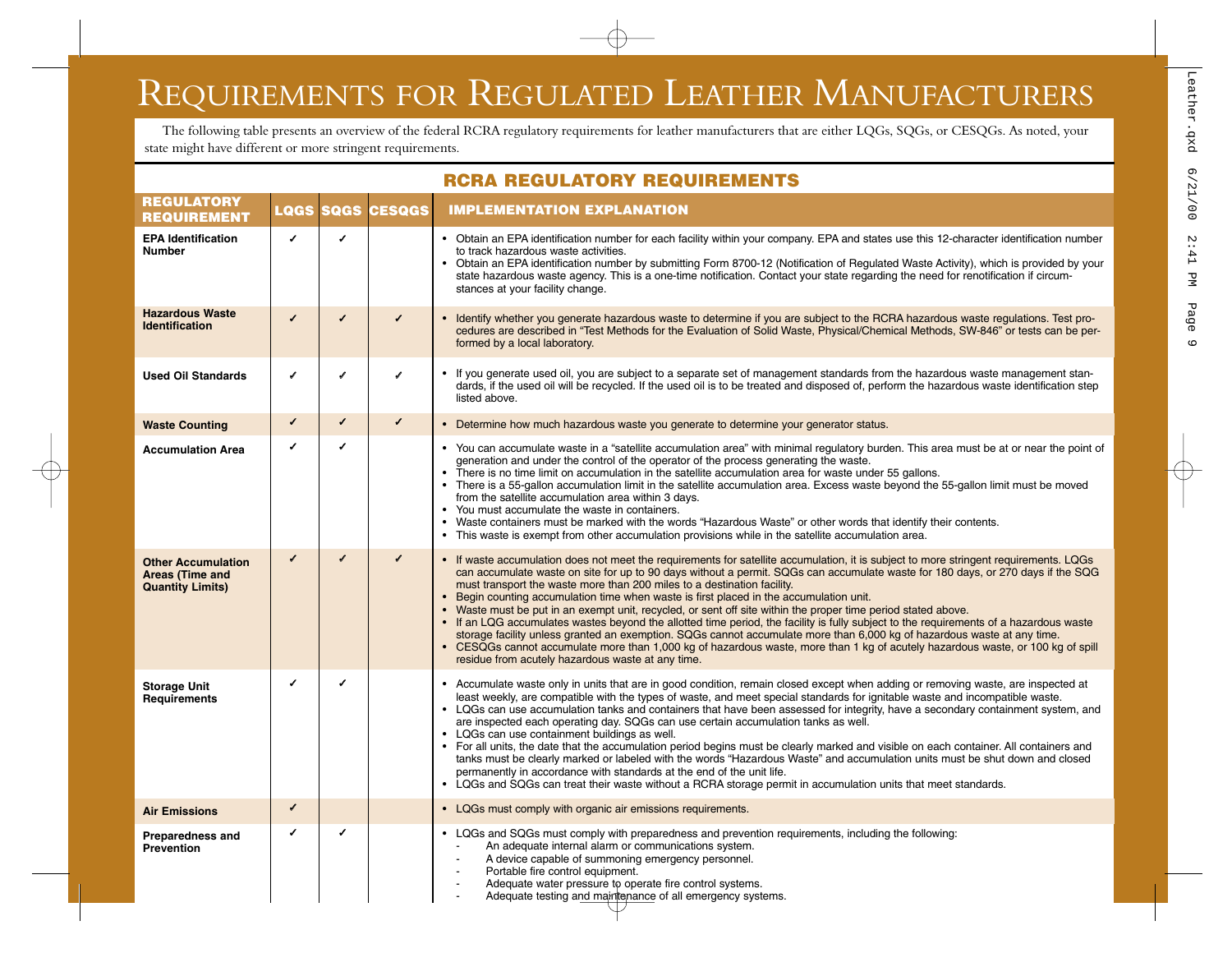|                                                                    |   |   |   | <u>, ortanic inc corruor equipment</u><br>Adequate water pressure to operate fire control systems.<br>Adequate testing and maintenance of all emergency systems.<br>Access to communication or alarm systems during waste handling activities.<br>Adequate aisle space for emergency response.<br>An arrangement with local emergency response authorities.                                                                                                                                                                                                                                                                                                                                                                                                                                                                                                                       |
|--------------------------------------------------------------------|---|---|---|-----------------------------------------------------------------------------------------------------------------------------------------------------------------------------------------------------------------------------------------------------------------------------------------------------------------------------------------------------------------------------------------------------------------------------------------------------------------------------------------------------------------------------------------------------------------------------------------------------------------------------------------------------------------------------------------------------------------------------------------------------------------------------------------------------------------------------------------------------------------------------------|
| <b>Contingency Plan</b>                                            | ✓ | ✓ |   | • LQG facilities must prepare a facility contingency plan in accordance with regulations.<br>The contingency plan must be designed to minimize hazards from fires, explosions, or any unplanned release of hazardous waste or<br>constituents.<br>• A copy of the contingency plan must be kept on site and an additional copy must be submitted to all local emergency services<br>providers.<br>• LQGs and SQGs must have an emergency coordinator on site or on call at all times to respond to emergencies.<br>• Emergency response information must be posted next to the telephone.<br>• In the event of a fire, explosion, or release that could threaten human health outside the facility, or when a spill has reached surface<br>water, the emergency coordinator must notify the National Response Center at 800 424-8802.                                             |
| <b>Personnel Training</b>                                          | ✔ | ✔ |   | • LQGs must have a personnel training program in accordance with regulatory standards.<br>Training must instruct facility personnel about hazardous waste management procedures and emergency response.<br>Training must be completed within 6 months from the applicability of requirements.<br>The facility must undertake an annual review of initial training.<br>SQGs must ensure that all employees are thoroughly familiar with proper waste handling and emergency procedures relevant to their<br>$\bullet$<br>responsibilities.                                                                                                                                                                                                                                                                                                                                         |
| <b>DOT Packaging</b>                                               | ✔ | ✓ | ✓ | • Before being transported, waste must be packaged, labeled, and marked in accordance with applicable DOT requirements. Call the<br>DOT hazardous materials information line at 202 366-4488 for information.                                                                                                                                                                                                                                                                                                                                                                                                                                                                                                                                                                                                                                                                     |
| <b>Offsite Management</b><br>of Waste                              | ✓ | ✓ | ✔ | • Hazardous waste sent off site for handling may only be sent to a hazardous waste TSDF or recycling facility unless otherwise exempt.<br>• CESQGs: See onsite management of waste below.                                                                                                                                                                                                                                                                                                                                                                                                                                                                                                                                                                                                                                                                                         |
| <b>Onsite Management</b><br>of Waste                               |   |   | J | • CESQGs may either treat waste on site, if it qualifies as one of the following types of facilities, or ensure delivery of waste to one of<br>the following types of facilities: permitted RCRA TSDF; interim status TSDF; state-authorized to handle hazardous waste; permitted,<br>licensed, or registered by state to handle municipal solid waste according to standards; permitted, licensed, or registered by state to<br>handle nonmunicipal waste; if managed after January 12, 1998, facility is permitted, licensed, or registered by state to handle non-<br>hazardous waste in accordance with standards; facility beneficially uses or reuses, or legitimately recycles or reclaims its waste; facil-<br>ity treats its waste prior to beneficial use, reuse, or legitimate recycling or reclamation; or a universal waste handler in accordance<br>with standards. |
| <b>Manifest</b>                                                    | J | ✔ |   | Hazardous waste sent off site must be accompanied by a manifest, a multipage form that documents the waste's progress through<br>treatment, storage, and disposal. It can usually be obtained from your state agency.<br>The manifest must have enough copies to provide the generator, each transporter, and the destination facility with one copy for their<br>records and a second copy to be returned to the generator after completion by the destination facility operator.<br>SQGs that have a contractual agreement with a waste reclaimer that specifies the types and frequencies of shipments do not need to<br>manifest the wastes if they retain a copy of the agreement in their files.                                                                                                                                                                            |
| <b>Land Disposal</b><br><b>Restrictions</b><br><b>Notification</b> | ✓ |   |   | Waste must meet certain treatment standards under the Land Disposal Restrictions program when waste is land disposed. Waste<br>must be treated to reduce the hazardous constituents to levels set by EPA or the waste must be treated using a specified technology.<br>All waste sent off site for treatment, storage, and disposal must be accompanied by appropriate LDR program notifications and<br>certifications. There are no required forms, but these papers must indicate whether or not wastes meet treatment standards or<br>whether the waste is excluded from the definition of hazardous or solid waste, or is otherwise exempt.                                                                                                                                                                                                                                   |
| <b>Hazardous Waste</b><br><b>Minimization</b>                      | ✔ |   |   | To encourage generators to produce less hazardous waste, LQGs are required to have a program in place to reduce the volume and<br>toxicity of waste generated to the degree economically practicable, and must select a currently available treatment, storage, or dis-<br>posal method that minimizes present and future threats.<br>LQGs and SQGs must sign a certification of hazardous waste minimization on the manifest.<br>$\bullet$<br>SQGs must make a good faith effort to minimize waste generation and to select the best available waste management method that<br>they can afford.                                                                                                                                                                                                                                                                                  |
| <b>Biennial Report</b>                                             | ✔ |   |   | • LQGs must submit biennial reports of waste generation and management activity by March 1 of every even-numbered year. EPA,<br>other agencies, and the public use this information to track trends in hazardous waste management.                                                                                                                                                                                                                                                                                                                                                                                                                                                                                                                                                                                                                                                |
| Recordkeeping                                                      | ✔ | ✔ |   | LQGs must maintain personnel training records until the facility closes.<br>LQGs must keep copies of each biennial report for 3 years.<br>• LQGs and SQGs must keep a copy of each manifest for 3 years.<br>• LQGs and SQGs must keep records of test results, waste analyses, and other hazardous waste determinations for 3 years.                                                                                                                                                                                                                                                                                                                                                                                                                                                                                                                                              |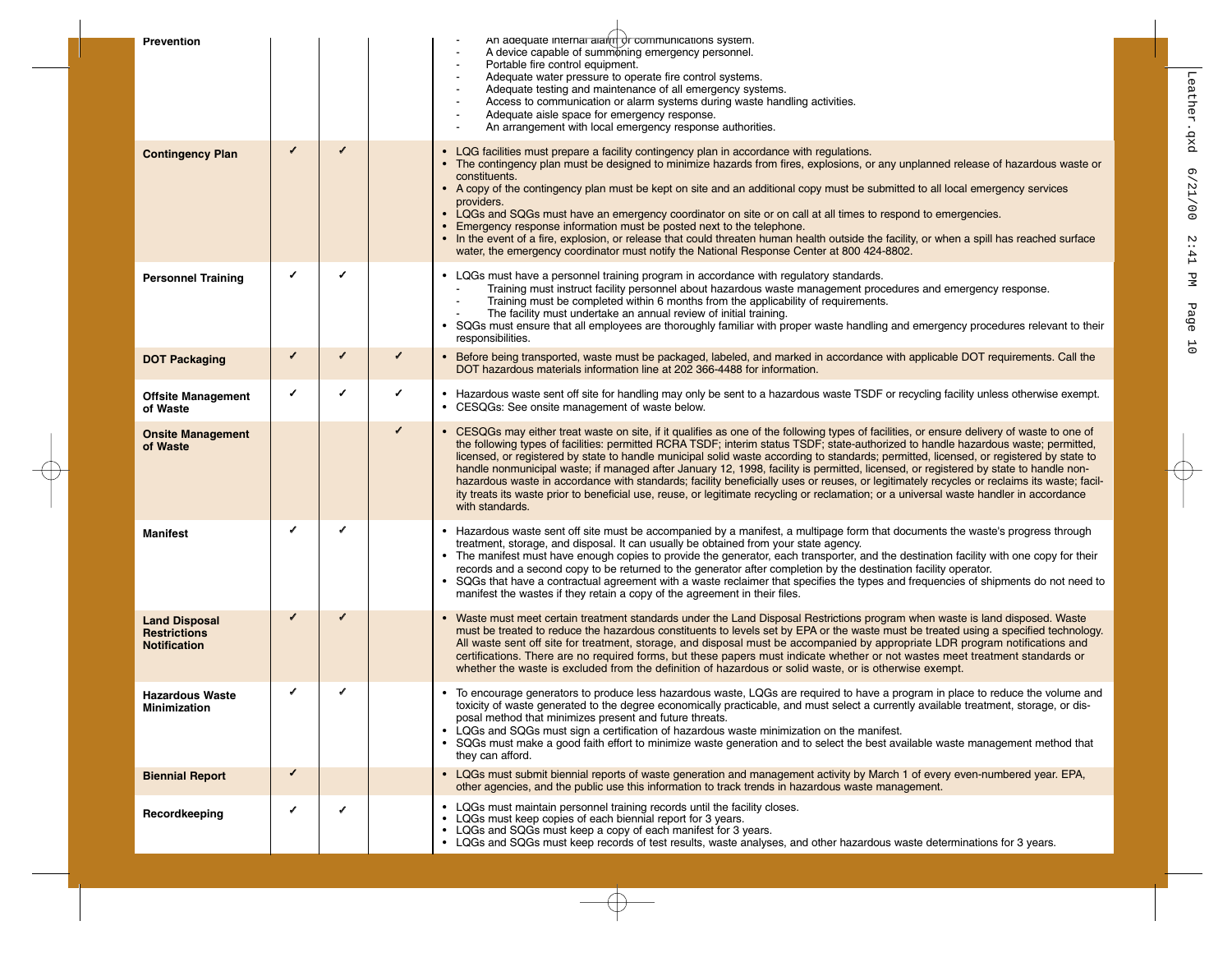### <span id="page-11-0"></span>CE OR MINIMIZE THE<br>RDOUS WASTES YOU GENERATE REDUCE OR MINIMIZE THE HAZARDOUS WASTES YOU GENERATE

The following examples show hazardous wastes typically generated by the leather manufacturing industry and provide suggestions for how to recycle, treat, or dispose of them according to federal regulations.

ecycling and pollution prevention measures can significantly reduce your regulatory<br>burden and may save your business considerable money. This section presents<br>information on hazardous wastes typically generated by leather burden and may save your business considerable money. This section presents information on hazardous wastes typically generated by leather manufacturing facilities and provides suggestions for how to recycle them or implement pollution prevention activities. This list might not discuss all chemicals used or wasates produced by the leather manufacturing industry. Consult the hazardous waste lists and characteristics to determine if you generate other hazardous wastes.

Only the federal hazardous waste codes are provided here. Your state might have different codes for some waste streams. You should check with your state hazardous waste authority for additional waste codes and requirements.

| <b>PROCESS</b>                                                           | <b>Soaking</b>                                                                                                                                                                                                                                                                                                                                                       |
|--------------------------------------------------------------------------|----------------------------------------------------------------------------------------------------------------------------------------------------------------------------------------------------------------------------------------------------------------------------------------------------------------------------------------------------------------------|
| <b>Wastes Generated</b>                                                  | High volume of wastewater and suspended solids.                                                                                                                                                                                                                                                                                                                      |
| <b>Possible RCRA</b><br><b>Waste Codes</b>                               | D002 (wastewater).                                                                                                                                                                                                                                                                                                                                                   |
| <b>Potential Recycling,</b><br>Treatment, and<br><b>Disposal Methods</b> | Filter rinsewater for reuse in process.<br>Reuse suspended solids as ingredients in organic fertilizer.<br>$\blacksquare$<br>Treat wastewaters in a wastewater treatment unit regulated by the Clean Water Act.<br>$\blacksquare$<br>Collect hazardous waste and ship using a registered hazardous waste transporter to a<br>$\blacksquare$<br>hazardous waste TSDF. |
| <b>Potential Pollution</b><br><b>Prevention Methods</b>                  | Use washwater from bating process as rinsewater during soaking to reduce water<br>п<br>consumption.<br>Use efficient washing procedures to reduce wastewater generation.<br>п<br>Reuse filtered rinse water in soaking process.<br>п<br>Reuse suspended solids as ingredient in organic fertilizers.                                                                 |
| <b>PROCESS</b>                                                           | <b>Hair Removal/Deliming/Bating</b>                                                                                                                                                                                                                                                                                                                                  |
| <b>Wastes Generated</b>                                                  | Alkaline wastewater, ammonium sulfate, calcium hydroxide, hydrogen sulfide, suspended<br>solids, and toxic sulfides.                                                                                                                                                                                                                                                 |
| <b>Possible RCRA</b><br><b>Waste Codes</b>                               | D002 (alkaline wastewaters) and D003 (reactive sulfides).                                                                                                                                                                                                                                                                                                            |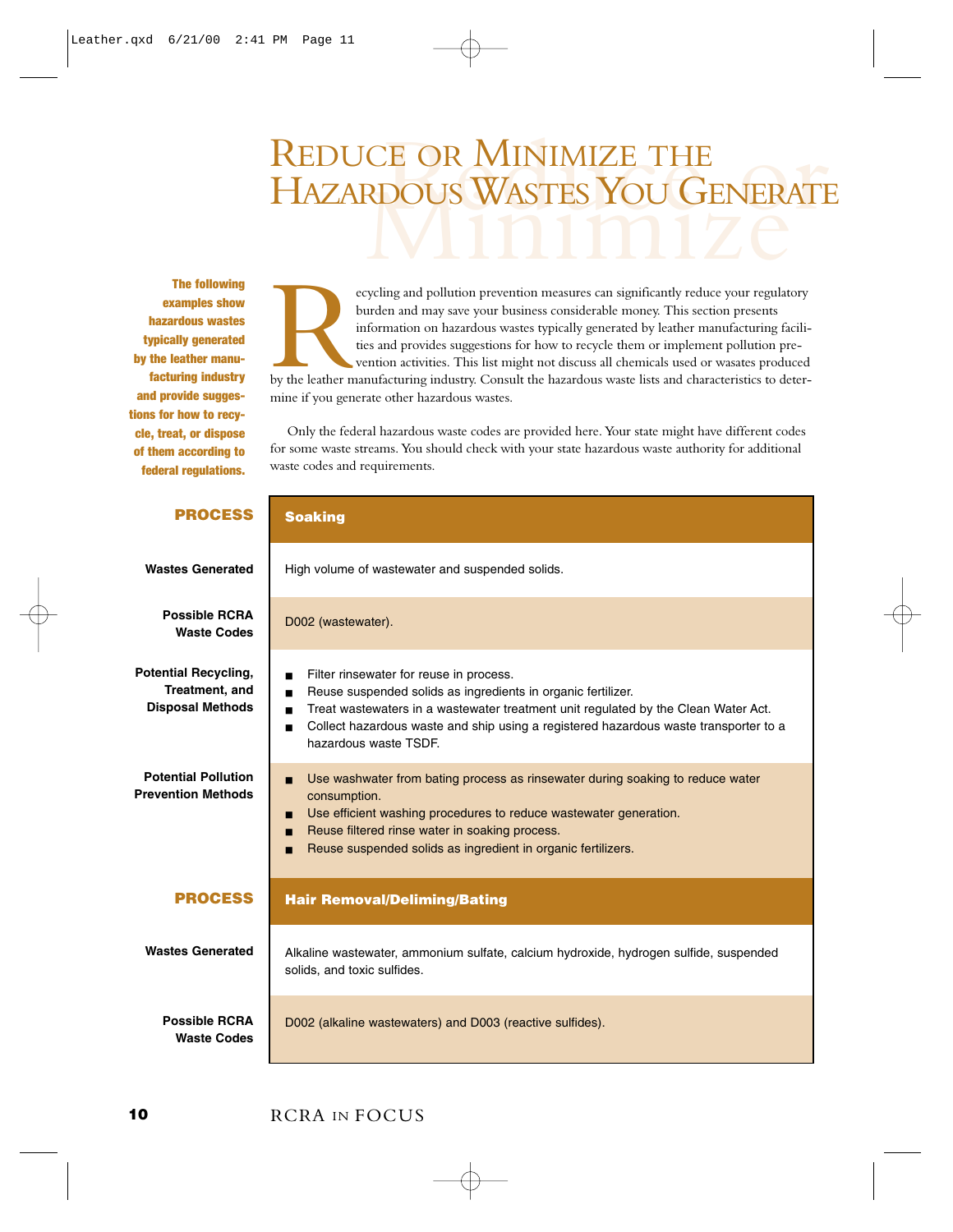| <b>Potential Recycling,</b><br>Treatment, and<br><b>Disposal Methods</b> | Reuse secondary washes in the soaking process.<br>$\blacksquare$<br>Settle out suspended solids for incorporation into fertilizer.<br>$\blacksquare$<br>Destroy sulfides in the lime-sulfide solution and washes by air oxidation with a<br>$\blacksquare$<br>manganese sulfate catalyst.<br>After sulfide destruction, use the lime wastewaters to neutralize acid wastes.<br>$\blacksquare$<br>Collect hazardous waste and ship it using a registered hazardous waste transporter to a<br>$\blacksquare$<br>hazardous waste TSDF.<br>Treat wastewaters in a wastewater treatment unit regulated by the Clean Water Act.<br>$\blacksquare$ |
|--------------------------------------------------------------------------|---------------------------------------------------------------------------------------------------------------------------------------------------------------------------------------------------------------------------------------------------------------------------------------------------------------------------------------------------------------------------------------------------------------------------------------------------------------------------------------------------------------------------------------------------------------------------------------------------------------------------------------------|
| <b>Potential Pollution</b><br><b>Prevention Methods</b>                  | Flesh hides before hair pulping and sell fleshings for rendering.<br>п<br>Reuse secondary washes in the soaking process.<br>п<br>Incorporate settled suspended solids into fertilizer.<br>п                                                                                                                                                                                                                                                                                                                                                                                                                                                 |
| <b>PROCESS</b>                                                           | <b>Tanning</b>                                                                                                                                                                                                                                                                                                                                                                                                                                                                                                                                                                                                                              |
| <b>Wastes Generated</b>                                                  | Chromium, acid and alkaline salts, and acids.                                                                                                                                                                                                                                                                                                                                                                                                                                                                                                                                                                                               |
| <b>Possible RCRA</b><br><b>Waste Codes</b>                               | D002 (acid and alkaline salts and acids) and D007 (chromium).                                                                                                                                                                                                                                                                                                                                                                                                                                                                                                                                                                               |
| <b>Potential Recycling,</b><br>Treatment, and<br><b>Disposal Methods</b> | Reuse spent chromium as ingredient in pickle solution.<br>$\blacksquare$<br>Reprocess spent chromium for reuse in tanning process.<br>Ξ<br>Neutralize acid wastewaters with liming/unhairing/deliming liquors which have first been<br>aerated to treat sulfide.<br>Treat wastewaters in a wastewater treatment unit regulated by the Clean Water Act.<br>$\blacksquare$<br>Collect hazardous waste and ship it using a registered transporter to a hazardous waste<br>TSDF for treatment and disposal.                                                                                                                                     |
| <b>Potential Pollution</b><br><b>Prevention Methods</b>                  | Reuse spent chromium as ingredient in pickle solution.<br>п<br>Reprocess spent chromium for reuse in tanning process.<br>π<br>Use tanning splits to maximize efficiency of chromium.<br>п<br>Manage trivalent chromium to prevent oxidation into hexavalent chromium.<br>п<br>Maximize equipment efficiency.<br>п                                                                                                                                                                                                                                                                                                                           |
| <b>PROCESS</b>                                                           | <b>Retanning/Dyeing/Fatliquoring</b>                                                                                                                                                                                                                                                                                                                                                                                                                                                                                                                                                                                                        |
| <b>Wastes Generated</b>                                                  | Chromium, kerosene, solvent and dye overspray, solvent still bottoms, toluene, and<br>toxic dyes.                                                                                                                                                                                                                                                                                                                                                                                                                                                                                                                                           |
| <b>Possible RCRA</b><br><b>Waste Codes</b>                               | D001 (kerosene, solvent and dye overspray, solvent still bottoms, and toluene), D007<br>(chromium), F001-F005 (solvent overspray, solvent still bottoms, and toluene).                                                                                                                                                                                                                                                                                                                                                                                                                                                                      |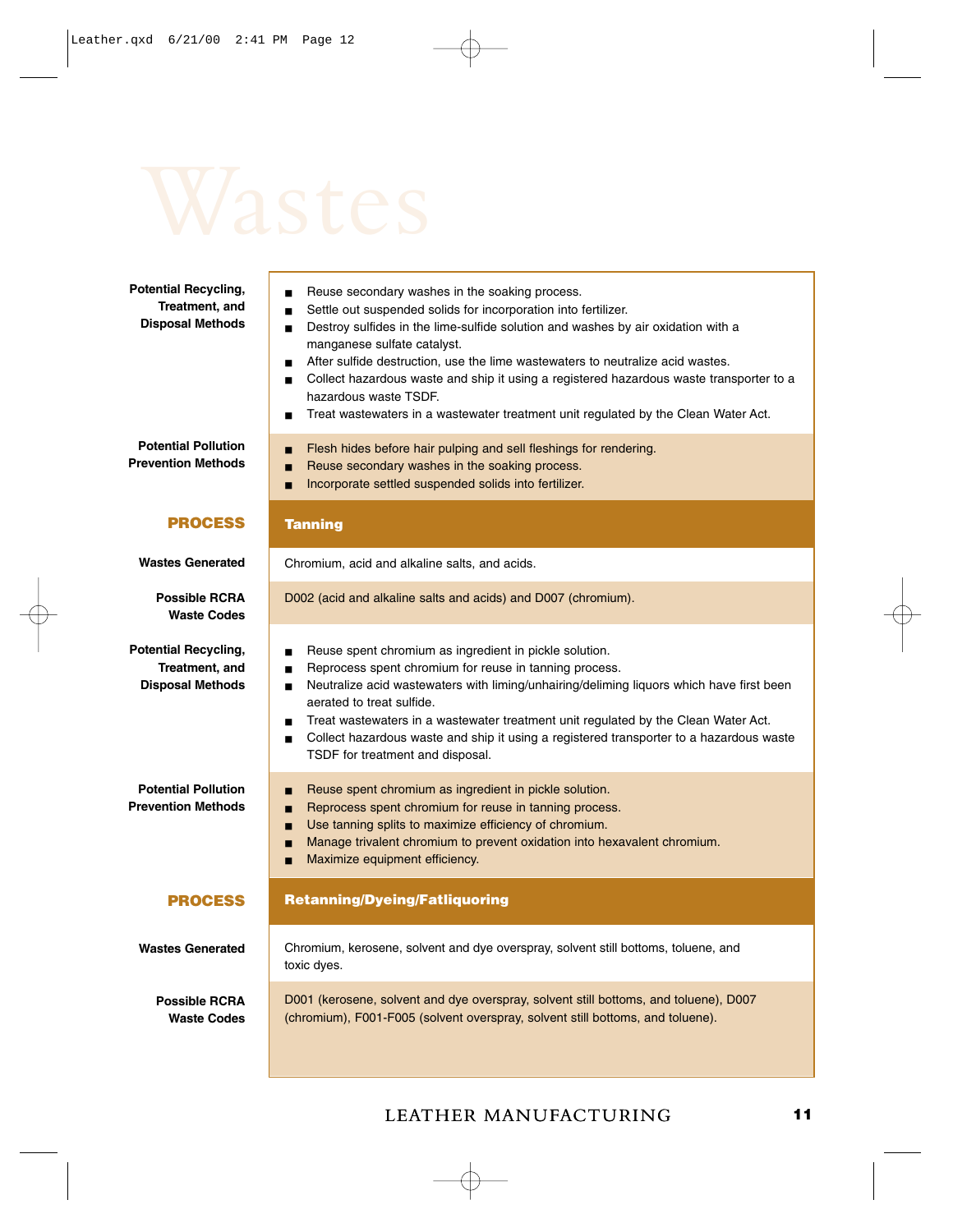| <b>Possible RCRA</b><br><b>Waste Codes</b>                               | Reclaim solvents in an onsite distillation unit and reuse on site.<br>$\blacksquare$<br>Reclaim and reuse retanning solutions.<br>$\blacksquare$<br>Collect hazardous waste and ship using a registered transporter to a hazardous waste<br>TSDF for treatment and disposal.                                                                                                                                                                                                                                                                                                            |
|--------------------------------------------------------------------------|-----------------------------------------------------------------------------------------------------------------------------------------------------------------------------------------------------------------------------------------------------------------------------------------------------------------------------------------------------------------------------------------------------------------------------------------------------------------------------------------------------------------------------------------------------------------------------------------|
| <b>Potential Recycling,</b><br>Treatment, and<br><b>Disposal Methods</b> | Use less toxic dyes and coatings.<br>п<br>Seal solvent to prevent product volatilization.<br>π<br>Reduce air emissions by thermal drying in a controlled area with solvent recovery<br>п<br>systems.<br>Reclaim solvents in an onsite distillation unit and reuse on site.<br>п<br>Reengineer processes to utilize less chemicals.<br>п<br>Reclaim and reuse retanning solutions.<br>п                                                                                                                                                                                                  |
| <b>PROCESS</b>                                                           | <b>Buffing/Coating</b>                                                                                                                                                                                                                                                                                                                                                                                                                                                                                                                                                                  |
| <b>Wastes Generated</b>                                                  | Alcohols (methanol, ethanol, propanol, butanol, diacetone alcohol), chromium in leather<br>dust, esters (ethyl, propyl, and butyl acetates), glycol ethers (butoxyethanol and<br>propoxyethanol), ketones (methyl isobutyl ketone, acetone, cyclohexanone, di-isobutyl<br>ketone), methyl ethyl ketone, solvent overspray, solvent still bottoms, toluene, volatile organ-<br>ic air emissions and xylene.                                                                                                                                                                              |
| <b>Possible RCRA</b><br><b>Waste Codes</b>                               | D001 (methyl ethyl ketone, solvent overspray, solvent still bottoms, and toluene), D007<br>(chromium), D035 (methyl ethyl ketone), and F001- F005 (methyl ethyl ketone, solvent over-<br>spray, solvent still bottoms, toluene, and xylene).                                                                                                                                                                                                                                                                                                                                            |
| <b>Potential Recycling,</b><br>Treatment, and<br><b>Disposal Methods</b> | Capture, recover, and reuse solvent.<br>Use trimmings and leather dust from buffing to make reconstituted leather.<br>$\blacksquare$<br>Collect hazardous waste and ship using a registered transporter to a hazardous waste<br>$\blacksquare$<br>TSDF for treatment and disposal.                                                                                                                                                                                                                                                                                                      |
| <b>Potential Pollution</b><br><b>Prevention Methods</b>                  | Use water-based coatings and lacquer finishes to decrease volatile organic air<br>п<br>emissions.<br>Prepare smaller test batches of solvents and coatings.<br>п<br>Install automated spray systems which adjust spray angle for each hide and reduce<br>п<br>overspray.<br>Cover containers used during spray coating operations to prevent solvent volatilization.<br>п<br>Capture, recover, and reuse solvent.<br>п<br>Store waste solvents separately to facilitate recycling.<br>$\blacksquare$<br>Use trimmings and leather dust from buffing to make reconstituted leather.<br>п |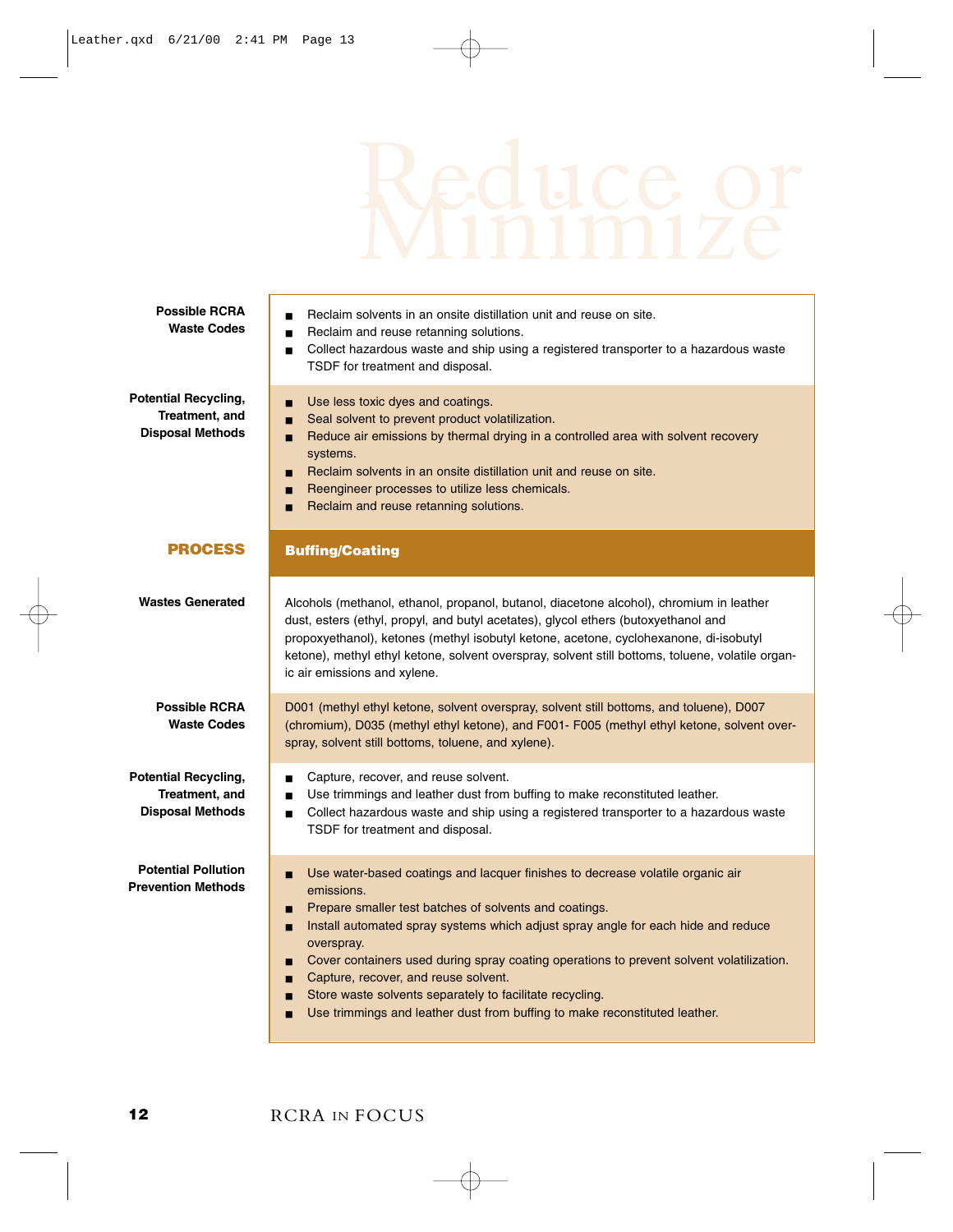### **PROCESS**

### **Product Storage**

| <b>Wastes Generated</b>                                                  | Chromium, kerosene, methyl ethyl ketone, trichloroethylene, and toluene.                                                                                        |
|--------------------------------------------------------------------------|-----------------------------------------------------------------------------------------------------------------------------------------------------------------|
| <b>Possible RCRA</b><br><b>Waste Codes</b>                               | D001 (kerosene, methyl ethyl ketone, trichloroethylene, and toluene), U159 (methyl ethyl<br>ketone), U228 (trichloroethylene), and U220 (toluene).              |
| <b>Potential Recycling,</b><br>Treatment, and<br><b>Disposal Methods</b> | Collect hazardous waste and ship using a registered transporter to a hazardous waste<br>TSDF for treatment and disposal.                                        |
| <b>Potential Pollution</b><br>Prevention Methods                         | Use a first in, first out policy in storage areas to prevent materials from expiring.<br>Computerize inventory control to prevent materials from expiring.<br>п |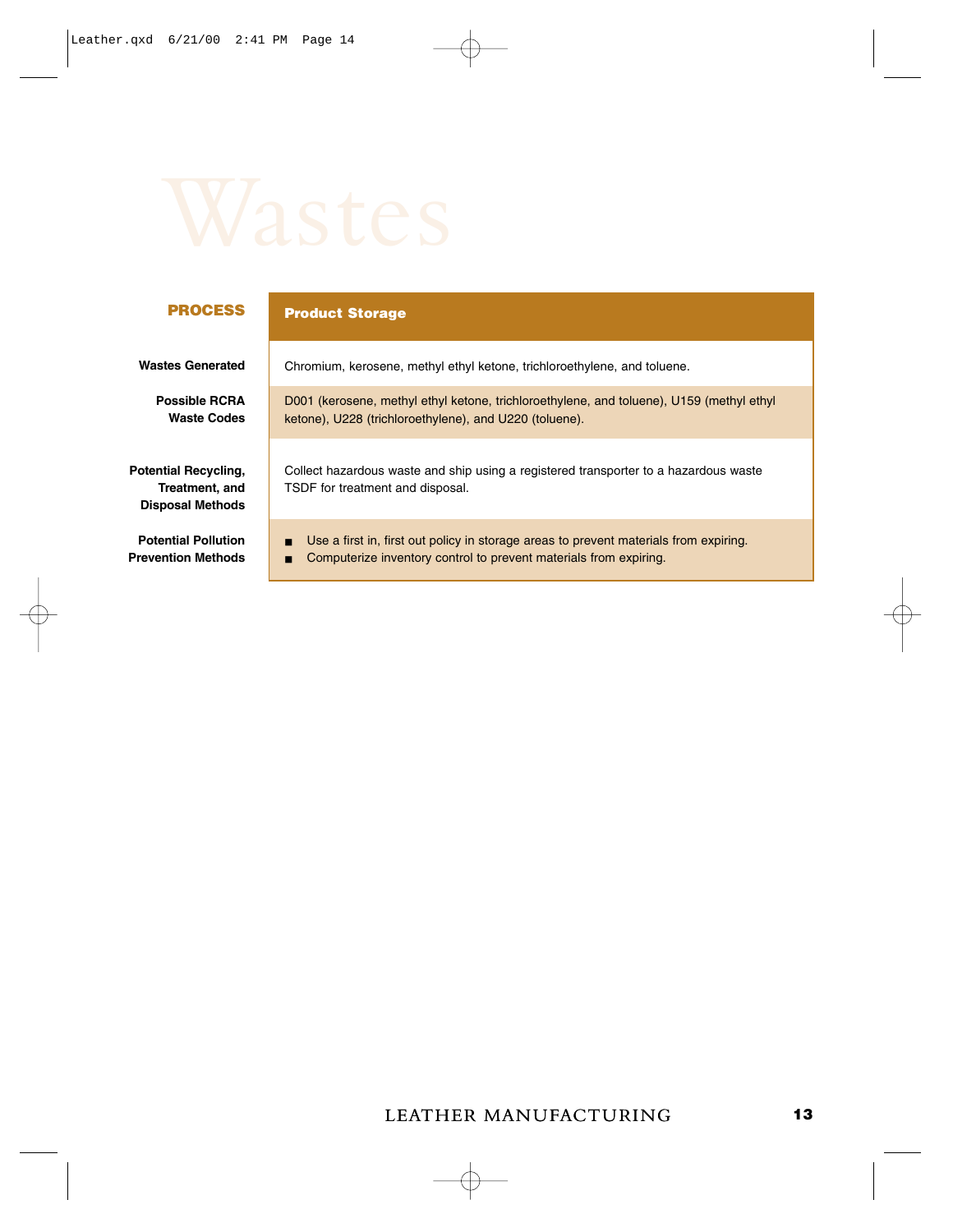### <span id="page-15-0"></span>**CFR GUIDE TO HAZARDOUS WASTE REGULATIONS**

**T**o review the RCRA regulations referred to in this document, consult the following citations in 40 CFR:

Part 260—Hazardous waste management system: general.

Part 261—Identification and listing of hazardous waste.

Part 262—Standards applicable to generators of hazardous waste.

Part 263—Standards applicable to transporters of hazardous waste.

Part 264—Standards for owners and operators of hazardous waste and specific types of hazardous waste management facilities.

Part 265—Interim status standards for owners and operators of TSDFs.

Part 266—Standards for the management of specific hazardous wastes and specific types of hazardous waste management facilities.

*continued*

### NDUSTRY<br>Reclean Water Act (CWA), is the fed-OTHER ENVIRONMENTAL LAWS AFFECTING THE LEATHER MANUFACTURING INDUSTRY

### **THE CLEAN WATER ACT**

The Water Pollution Control Act, commonly known as the Clean Water Act (CWA), is the federal program designed to restore and maintain the integrity of the nation's surface waters. CWA controls direct discharges to surface waters (e.g., through a pipe) from industrial processes or storm-water systems associated with an industrial activity. It also regulates indirect discharges, or discharges to POTWs, through a public sewer system, by requiring industrial facilities to pretreat their waste before discharging to a public sewer. Industrial pollutants from the leather manufacturing industry that might be regulated by CWA include solvents, heavy metals, and alkaline wastes.

### **CWA Resources:**

- 40 CFR Parts 100 to 129 and 400 to 503 (Leather manufacturers should pay particular attention to Part 425 which provides the effluent guidelines and standards for leather tanning and finishing.)
- Internet access: www.epa.gov/OW/
- EPA Office of Water: 202 260-5700
- Your state water authority, regional EPA office, and local POTW

### **THE CLEAN AIR ACT**

The Clean Air Act (CAA) regulates air pollution. It includes national emission standards for new stationary sources within particular industrial categories. It also includes national emission standards, which are designed to control the emissions of particular hazardous air pollutants (HAPs). Leather facilities generate some HAPs such as volatile organic compounds in organic solvents. The CAA also seeks to prevent the accidental release of certain hazardous chemicals and to minimize the consequences of such releases.

### **CAA Resources:**

- 40 CFR Parts 50 to 99
- Control Technology Center, Office of Air Quality, Planning and Standards, EPA, general information: 919 541-0800; publications: 919 541-2777
- Internet access: www.epa.gov/ttn/catc

### **COMPREHENSIVE ENVIRONMENTAL RESPONSE, COMPENSATION, AND LIABILITY ACT (CERCLA OR SUPERFUND)**

The Comprehensive Environmental Response, Compensation, and Liability Act (CERCLA) of 1980, commonly known as Superfund, authorizes EPA to respond to releases, or threatened releases, of hazardous substances that might endanger public health, welfare, or the environment, that releases might come from any source. Superfund also grants EPA the authority to force parties responsible for environmental contamination to clean it up or to reimburse response costs incurred by EPA. The most important part of this act applicable to leather manufacturers is the hazardous substance release reporting requirement. The person in charge at your business must report to the National Response Center (phone: 800 424-8802) any release of a hazardous substance that exceeds a designated "reportable quantity" for that substance within a 24-hour period.

### **Superfund Resource:**

■ Internet access: www.epa.gov/superfund

### **14** RCRA IN FOCUS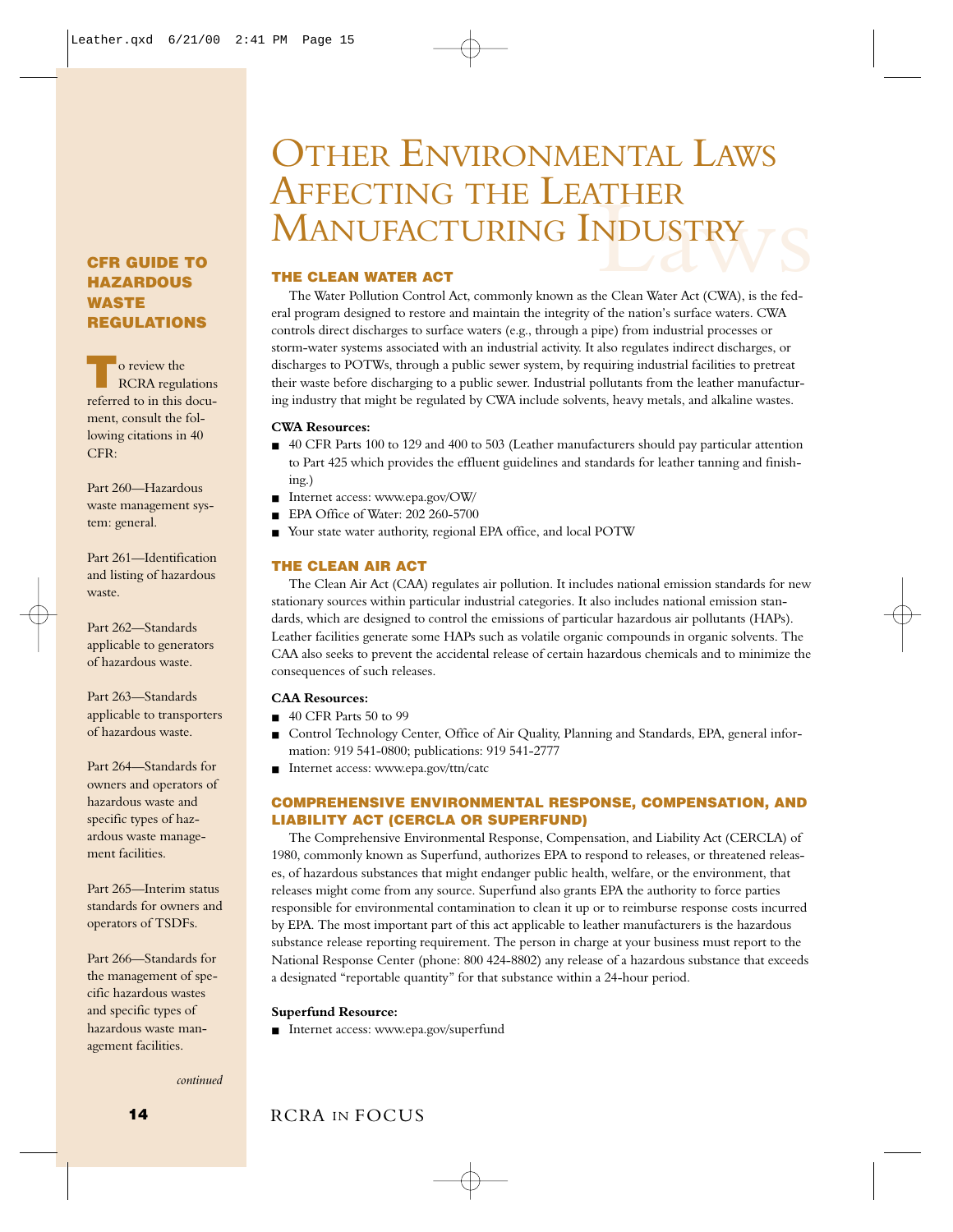THE EMERGENCY PLANNING AND COMMUNITY RIGHT-TO-KNOW ACT<br>The Superfund Amendments and Reauthorization Act (SARA) of 1986 created the Emergency<br>Planning and Community Right-to-Know Act (EPCRA). This law was designed to improv The Superfund Amendments and Reauthorization Act (SARA) of 1986 created the Emergency Planning and Community Right-to-Know Act (EPCRA). This law was designed to improve community access to information about potential chemical hazards and to facilitate the development of chemical emergency response plans by state and local governments. The EPCRA regulations establish several types of reporting obligations for facilities that store or manage specified chemicals. If a leather facility uses or stores extremely hazardous substances, such as hydrogen sulfide, of certain quantities, certain notification requirements apply. Also, many of the chemicals used by leather manufacturers may be considered hazardous chemicals as defined by the Occupational Safety and Health Act (OSHA). Contact your local OSHA office if you have questions about whether the chemicals used in your leather manufacturing business are considered hazardous under OSHA. Certain facilities that generate benzene, toluene, and trichloroethylene have reporting requirements under the Toxic Chemical Release Inventory.

### **EPCRA Resources:**

- 40 CFR Parts 350 to 372
- The State Emergency Response Commission (contact available from RCRA Hotline)
- Internet access: www.epa.gov/opptintr/tri/index.htm *and* www.epa.gov/swercepp/

### **SAFE DRINKING WATER ACT**

The Safe Drinking Water Act (SDWA) mandates that EPA establish regulations to protect human health from contaminants present in drinking water. Under the authority of SDWA, EPA developed national drinking water standards and created a joint federal-state system to ensure compliance with these standards. EPA also regulates underground injection of liquid wastes under the SDWA to protect underground sources of drinking water.

### **SDWA Resources:**

- 40 CFR Parts 141 to 148
- SDWA Hotline: 800 426-4791
- Internet access: www.epa.gov/ogwdw

### **TOXIC SUBSTANCES CONTROL ACT**

The Toxic Substances Control Act (TSCA) allows EPA to collect data on chemicals to evaluate, assess, mitigate, and control risks that might be posed by their manufacture, processing, and use. Leather manufacturing facilities may be affected by some of the TSCA requirements.

### **TSCA Resources:**

- 40 CFR Parts 702 to 799
- TSCA Hotline: 202 554-1404
- Internet access: www.epa.gov/internet/oppts/

### **CFR GUIDE continued**

Part 268—Land disposal restrictions.

Part 270—EPA administered permit programs: the Hazardous Waste Permit Program.

Part 271—Requirements for authorization of state hazardous waste programs.

Part 272—Approved state hazardous waste management programs.

Part 273—Standards for universal waste management.

Part 279—Standards for the management of used oil.

### **FOR MORE INFORMATION**

**F**or additional information on any of these laws, contact the RCRA Hotline at 800 424-9346 or 703 412- 9810 in the Washington, DC, area. TDD (hearing impaired): 800 553-7672 or 703 412-3323 in the Washington, DC, area.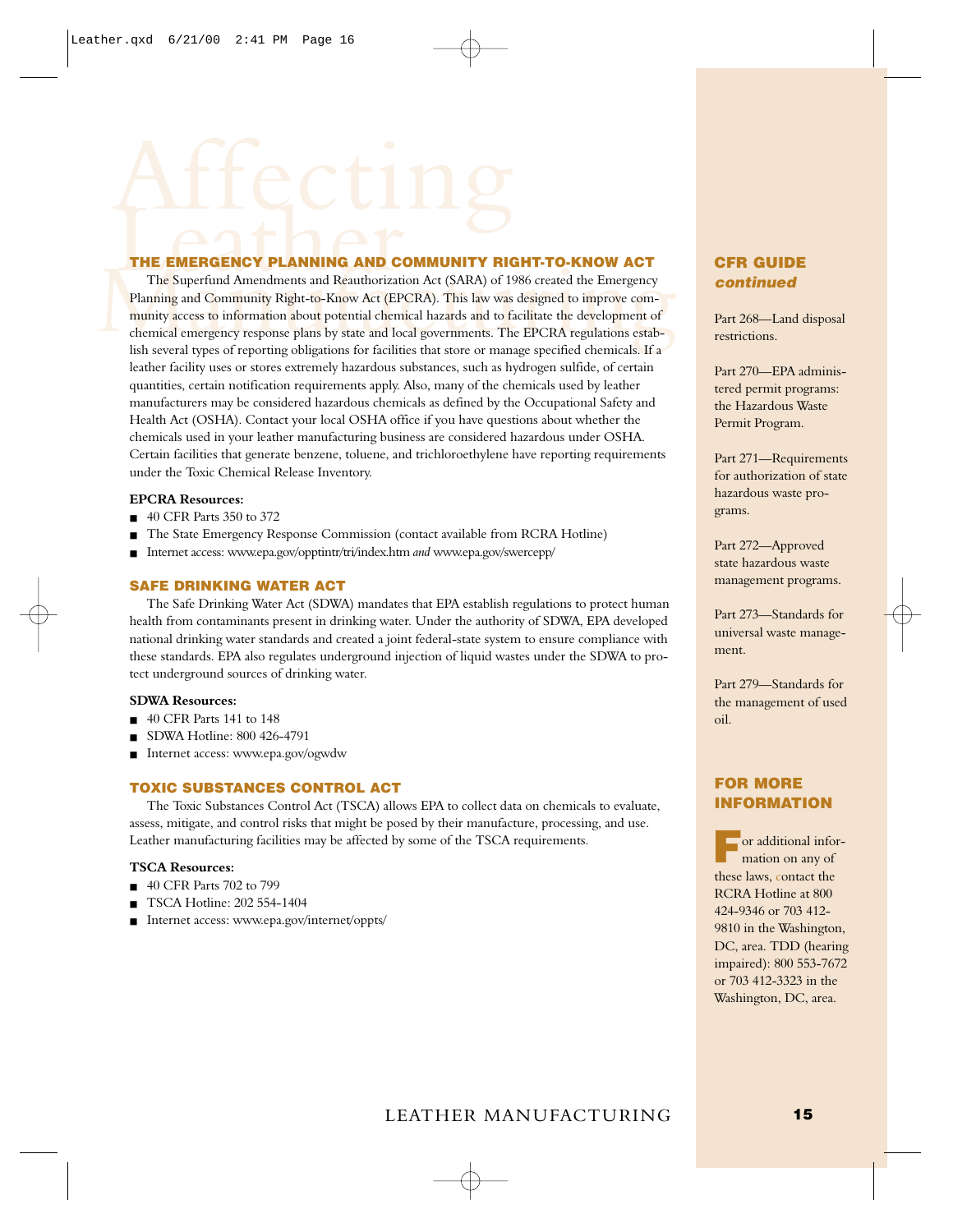### <span id="page-17-0"></span>CONTACTS AND RESOURCES

### **HOTLINES AND INFORMATION CENTERS**

### **RCRA Hotline**

U.S. Environmental Protection Agency Phone: 800 424-9346 or TDD 800 553-7672 In the Washington, DC, area: 703 412-9810, or TDD 703 412-3323 Home page: www.epa.gov/epaoswer/hotline

Answers questions on matters related to RCRA solid waste, hazardous waste, and underground storage tanks, EPCRA, and CERCLA.

### **RCRA Information Center**

U.S. Environmental Protection Agency RCRA Information Center (5305W) 401 M Street, SW. Washington, DC 20460 Phone: 703 603-9230 Fax: 703 603-9234 E-mail: rcra-docket@epa.gov

Holds and provides public access to all regula-tory materials on RCRA and distributes technical and nontechnical information on RCRA issues.

### **Small Business Ombudsman Clearinghouse/Hotline**

U.S. Environmental Protection Agency Small Business Ombudsman (2131) 401 M Street, SW. Washington, DC 20460 Phone: 800 368-5888 Fax: 703 305-6462 Home page: www.smallbiz-enviroweb.org

Helps private citizens, small businesses, and smaller communities with questions on all program aspects within EPA.

### **EPA Headquarters Library**

U.S. Environmental Protection Agency Headquarters Library 401 M Street, SW., Room 2904 Washington, DC 20460 Phone: 202 260-5921 or 5922 Fax: 202 260-6257 E-mail: library-HQ@epa.gov Home page: www.epa.gov/natlibra/liblists.html

Maintains environmental reference materials for EPA staff and the general public, including books, journals, abstracts, newsletters, and audiovisual materials generated by government agencies and the private sector. Also provides access to online computer service bulletin boards and CD-ROM systems.

### **Pollution Prevention Information Clearinghouse (PPIC)**

U. S. Environmental Protection Agency Pollution Prevention Clearinghouse (PPIC) 401 M Street, SW. (7409) Washington, DC 20460 Phone: 202 260-1023 Fax: 202 260-4659 E-mail: ppic@epa.gov

### **U.S. Department of Transportation**

Hazardous Materials Information Center Phone: 800 467-4922

Provides information about DOT's hazardous materials regulations.

### **U.S. Government Printing**

### **Office**

Superintendent of Documents P.O. Box 371954 Pittsburgh, PA 15250-7954 Phone: 202 512-1800 Fax: 202 512-2250

Prints and distributes the *Code of Federal Regulations.* Title 40, Parts 260 to 299, containing most of the RCRA requirements.

### **National Response Center (NRC)**

Phone: 800 424-8802

In the event of a fire, explosion, or other release of hazardous waste that could threaten human health outside the facility, call the NRC to report the emergency. The NRC will evaluate the situation and help you make appropriate emergency decisions.

### **ADDITIONAL INTERNET ADDRESSES**

### **EPA Home Page**

www.epa.gov

### **EPA RCRA Hazardous Waste Resources** www.epa.gov/osw/topics.htm

### **Code of Federal Regulations** www.epa.gov/docs/epacfr40/

**Envirosense** 

es.inel.gov

Contains technical, policy, and general information on pollution prevention topics.